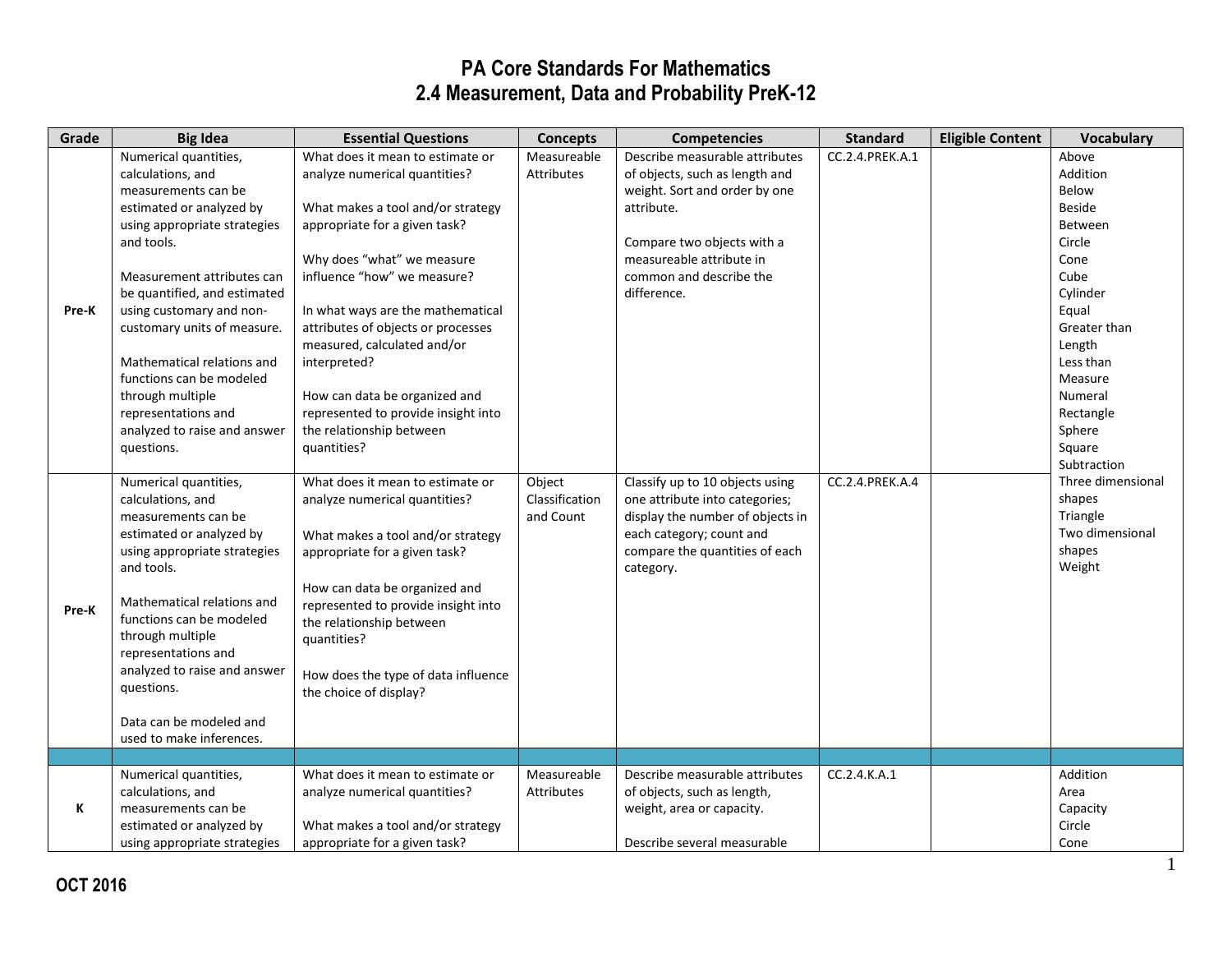| Grade | <b>Big Idea</b>                                                                                                                                                                                                                                                                                                                                       | <b>Essential Questions</b>                                                                                                                                                                                                                                                                                                                                                                                                                          | <b>Concepts</b>                       | <b>Competencies</b>                                                                                                                                                                                             | <b>Standard</b> | <b>Eligible Content</b> | Vocabulary                                                                                                                                                                                                                                |
|-------|-------------------------------------------------------------------------------------------------------------------------------------------------------------------------------------------------------------------------------------------------------------------------------------------------------------------------------------------------------|-----------------------------------------------------------------------------------------------------------------------------------------------------------------------------------------------------------------------------------------------------------------------------------------------------------------------------------------------------------------------------------------------------------------------------------------------------|---------------------------------------|-----------------------------------------------------------------------------------------------------------------------------------------------------------------------------------------------------------------|-----------------|-------------------------|-------------------------------------------------------------------------------------------------------------------------------------------------------------------------------------------------------------------------------------------|
|       | and tools.<br>Measurement attributes can<br>be quantified, and estimated<br>using customary and non-<br>customary units of measure.<br>Mathematical relations and<br>functions can be modeled<br>through multiple<br>representations and<br>analyzed to raise and answer<br>questions.<br>Data can be modeled and<br>used to make inferences.         | Why does "what" we measure<br>influence "how" we measure?<br>In what ways are the mathematical<br>attributes of objects or processes<br>measured, calculated and/or<br>interpreted?<br>How can data be organized and<br>represented to provide insight into<br>the relationship between<br>quantities?<br>How does the type of data influence<br>the choice of display?<br>How can probability and data<br>analysis be used to make<br>predictions? |                                       | attributes of a single object.<br>Compare two objects with a<br>measureable attribute in<br>common and describe the<br>difference.                                                                              |                 |                         | Corners (vertices)<br>Cube<br>Cylinder<br>Digit<br>Equal<br>Greater than<br>Length<br>Less than<br>Ones<br>Place value<br>Quantity<br>Rectangle<br><b>Sides</b><br>Sphere<br>Square<br>Subtraction<br>Tens<br>Total<br>Triangle<br>Weight |
| К     | Numerical quantities,<br>calculations, and<br>measurements can be<br>estimated or analyzed by<br>using appropriate strategies<br>and tools.<br>Mathematical relations and<br>functions can be modeled<br>through multiple<br>representations and<br>analyzed to raise and answer<br>questions.<br>Data can be modeled and<br>used to make inferences. | What does it mean to estimate or<br>analyze numerical quantities?<br>What makes a tool and/or strategy<br>appropriate for a given task?<br>How can data be organized and<br>represented to provide insight into<br>the relationship between<br>quantities?<br>How does the type of data influence<br>the choice of display?                                                                                                                         | Object<br>Classification<br>and Count | Classify up to 20 objects using<br>one attribute into categories;<br>display the number of objects in<br>each category; count and<br>compare the quantities of each<br>category and describe the<br>difference. | CC.2.4.K.A.4    |                         |                                                                                                                                                                                                                                           |
| 1     | Numerical quantities,<br>calculations, and                                                                                                                                                                                                                                                                                                            | What does it mean to estimate or                                                                                                                                                                                                                                                                                                                                                                                                                    | Measurement                           | Order three objects by length;<br>compare the lengths of two                                                                                                                                                    | CC.2.4.1.A.1    |                         | Addend<br>Addition                                                                                                                                                                                                                        |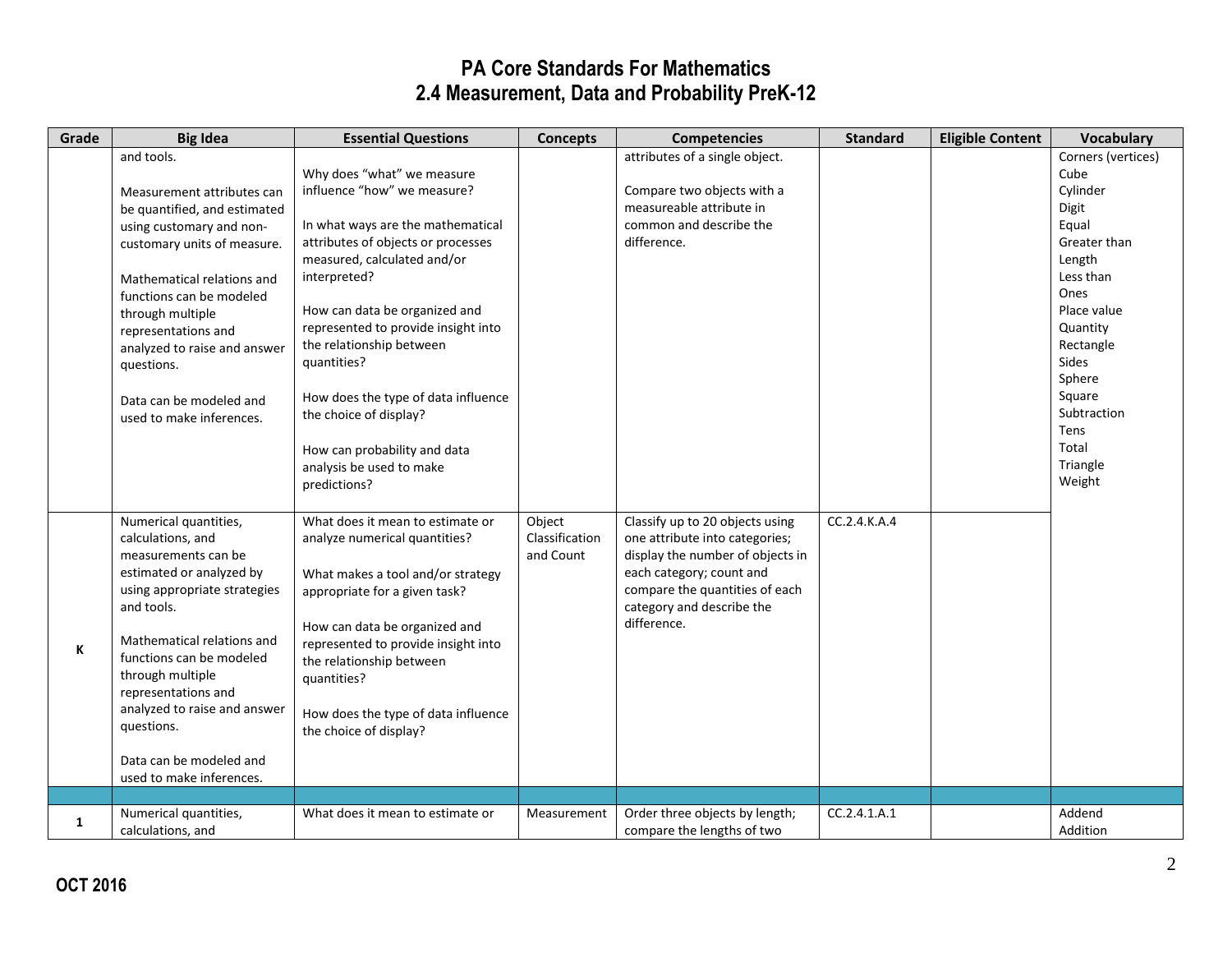| Grade        | <b>Big Idea</b>              | <b>Essential Questions</b>         | <b>Concepts</b> | <b>Competencies</b>              | <b>Standard</b> | <b>Eligible Content</b> | <b>Vocabulary</b>   |
|--------------|------------------------------|------------------------------------|-----------------|----------------------------------|-----------------|-------------------------|---------------------|
|              | measurements can be          | analyze numerical quantities?      |                 | objects indirectly by using a    |                 |                         | Analog              |
|              | estimated or analyzed by     |                                    |                 | third object.                    |                 |                         | Circle              |
|              | using appropriate strategies | When is it is appropriate to       |                 |                                  |                 |                         | Compare             |
|              | and tools.                   | estimate versus calculate?         |                 | Use standard and non-standard    |                 |                         | compose/            |
|              |                              |                                    |                 | units of measure to express the  |                 |                         | Cone                |
|              | Measurement attributes can   | What makes a tool and/or strategy  |                 | length of an objects a whole     |                 |                         | Counting on         |
|              | be quantified, and estimated | appropriate for a given task?      |                 | number of length units.          |                 |                         | Cube                |
|              | using customary and non-     |                                    |                 |                                  |                 |                         | Cylinder            |
|              | customary units of measure.  | Why does "what" we measure         |                 | Understand that the length       |                 |                         | Data                |
|              |                              | influence "how" we measure?        |                 | measurement of an object is the  |                 |                         | decompose           |
|              |                              |                                    |                 | number of same-size length       |                 |                         | Equal to            |
|              |                              | In what ways are the mathematical  |                 | units.                           |                 |                         | Fourths             |
|              |                              | attributes of objects or processes |                 |                                  |                 |                         | Fractions $-$       |
|              |                              | measured, calculated and/or        |                 | Understand that the length       |                 |                         | Greater than        |
|              |                              | interpreted?                       |                 | measurement of an object is the  |                 |                         | Half circles        |
|              |                              |                                    |                 | number of same-size length       |                 |                         | Half-hour           |
|              |                              | How precise do measurements and    |                 | units.                           |                 |                         | <b>Halves</b>       |
|              |                              | calculations need to be?           |                 |                                  |                 |                         | Hour                |
|              | Numerical quantities,        | What does it mean to estimate or   | Time            | Tell and write time in hours and | CC.2.4.1.A.2    |                         | Length<br>Less than |
|              | calculations, and            | analyze numerical quantities?      |                 | half hours using analog and      |                 |                         | Making ten          |
|              | measurements can be          |                                    |                 | digital clocks.                  |                 |                         | Ones                |
|              | estimated or analyzed by     | When is it is appropriate to       |                 |                                  |                 |                         | Place value         |
|              | using appropriate strategies | estimate versus calculate?         |                 |                                  |                 |                         | Quarter-circles     |
|              | and tools.                   |                                    |                 |                                  |                 |                         | Quarters            |
| $\mathbf{1}$ |                              | What makes a tool and/or strategy  |                 |                                  |                 |                         | Rectangle           |
|              |                              | appropriate for a given task?      |                 |                                  |                 |                         | Rectangular Prism   |
|              |                              |                                    |                 |                                  |                 |                         | Square              |
|              |                              | How precise do measurements and    |                 |                                  |                 |                         | Subtraction         |
|              |                              | calculations need to be?           |                 |                                  |                 |                         | Sum                 |
|              |                              |                                    |                 |                                  |                 |                         | Tens                |
|              | Numerical quantities,        | What does it mean to estimate or   | Represent       | Organize, represent, and         | CC.2.4.1.A.4    |                         | Trapezoids          |
|              | calculations, and            | analyze numerical quantities?      | and Interpret   | interpret data with up to three  |                 |                         | Triangle            |
|              | measurements can be          |                                    | Data            | categories. Ask and answer       |                 |                         |                     |
|              | estimated or analyzed by     | What makes a tool and/or strategy  |                 | questions about the data.        |                 |                         |                     |
| 1            | using appropriate strategies | appropriate for a given task?      |                 |                                  |                 |                         |                     |
|              | and tools.                   |                                    |                 |                                  |                 |                         |                     |
|              |                              | Why does "what" we measure         |                 |                                  |                 |                         |                     |
|              | Mathematical relations and   | influence "how" we measure?        |                 |                                  |                 |                         |                     |
|              | functions can be modeled     |                                    |                 |                                  |                 |                         |                     |
|              | through multiple             | How can data be organized and      |                 |                                  |                 |                         |                     |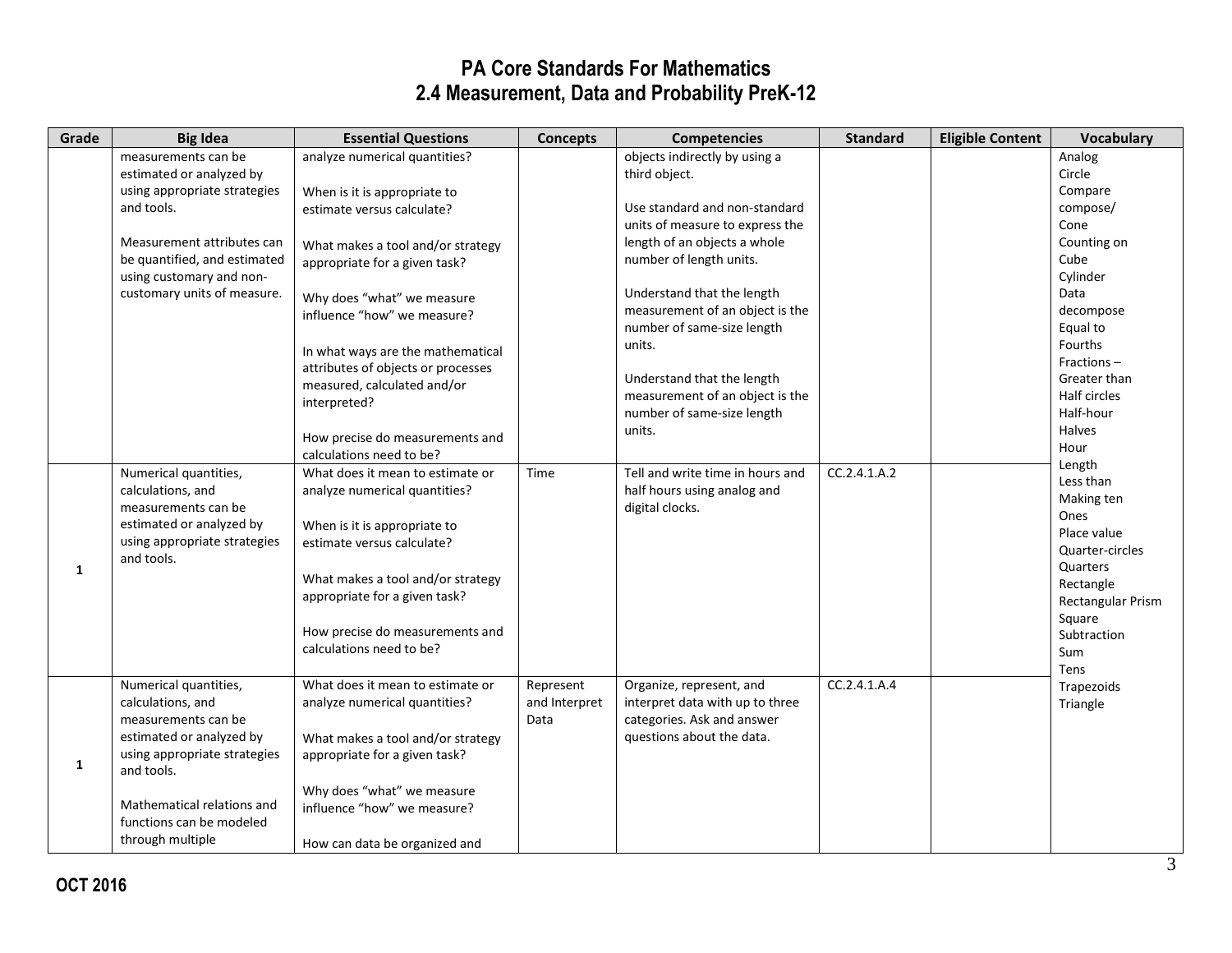| representations and<br>represented to provide insight into<br>analyzed to raise and answer<br>the relationship between<br>quantities?<br>questions.                                                   |  |
|-------------------------------------------------------------------------------------------------------------------------------------------------------------------------------------------------------|--|
|                                                                                                                                                                                                       |  |
|                                                                                                                                                                                                       |  |
| Data can be modeled and<br>How does the type of data influence                                                                                                                                        |  |
| used to make inferences.<br>the choice of display?                                                                                                                                                    |  |
| How can probability and data                                                                                                                                                                          |  |
| analysis be used to make                                                                                                                                                                              |  |
| predictions?                                                                                                                                                                                          |  |
| CC.2.4.2.A.1<br>A.M.                                                                                                                                                                                  |  |
| Numerical quantities,<br>What does it mean to estimate or<br>Measurement<br>Measure the length of an object<br>Addend<br>analyze numerical quantities?<br>calculations, and<br>by selecting and using |  |
| measurements can be<br>appropriate tools such as rulers,<br>Analog/digital                                                                                                                            |  |
| yardsticks, meter sticks, and<br>Angles<br>estimated or analyzed by<br>When is it is appropriate to                                                                                                   |  |
| using appropriate strategies<br>measuring tapes.<br>Bar graph<br>estimate versus calculate?                                                                                                           |  |
| and tools.<br>Centimeter                                                                                                                                                                              |  |
| Measure the same length with<br>Compose<br>What makes a tool and/or strategy                                                                                                                          |  |
| different-sized units then<br>Measurement attributes can<br>Decompose<br>appropriate for a given task?                                                                                                |  |
| be quantified, and estimated<br>discuss the measurement made<br>Dime                                                                                                                                  |  |
| using customary and non-<br>Dollar<br>with the smaller unit is more<br>Why does "what" we measure                                                                                                     |  |
| customary units of measure.<br>than the measurement made<br>Equation<br>influence "how" we measure?                                                                                                   |  |
| $\overline{2}$<br>with the larger unit and vice<br>Equivalent                                                                                                                                         |  |
| Estimate<br>versa.<br>In what ways are the mathematical<br>Even                                                                                                                                       |  |
| attributes of objects or processes<br>Estimate lengths using units of<br>Expanded form                                                                                                                |  |
| measured, calculated and/or<br>inches, feet, centimeters, and<br>Faces                                                                                                                                |  |
| interpreted?<br>Feet<br>meters.                                                                                                                                                                       |  |
| Fractions - Thirds                                                                                                                                                                                    |  |
| How precise do measurements and<br>Measure to determine how<br>Hexagon<br>calculations need to be?                                                                                                    |  |
| much longer one object is than<br>Hundreds                                                                                                                                                            |  |
| another, expressing the length<br>Inch                                                                                                                                                                |  |
| difference in terms of a<br>Line plot                                                                                                                                                                 |  |
| standard length unit.<br>Meter                                                                                                                                                                        |  |
| CC.2.4.2.A.2<br>Numerical quantities,<br>Time and<br>Tell and write time from analog<br>What does it mean to estimate or<br>Money                                                                     |  |
| Nickel<br>calculations, and<br>analyze numerical quantities?<br>and digital clocks to the nearest<br>CC.2.4.2.A.3<br>Money<br>Odd                                                                     |  |
| five minutes.<br>measurements can be<br>$\overline{2}$<br>P.M.<br>estimated or analyzed by                                                                                                            |  |
| When is it is appropriate to<br>Solve word problems involving<br>Penny<br>using appropriate strategies<br>estimate versus calculate?                                                                  |  |
| Pentagon<br>and tools.<br>dollar bills, quarters, dimes,                                                                                                                                              |  |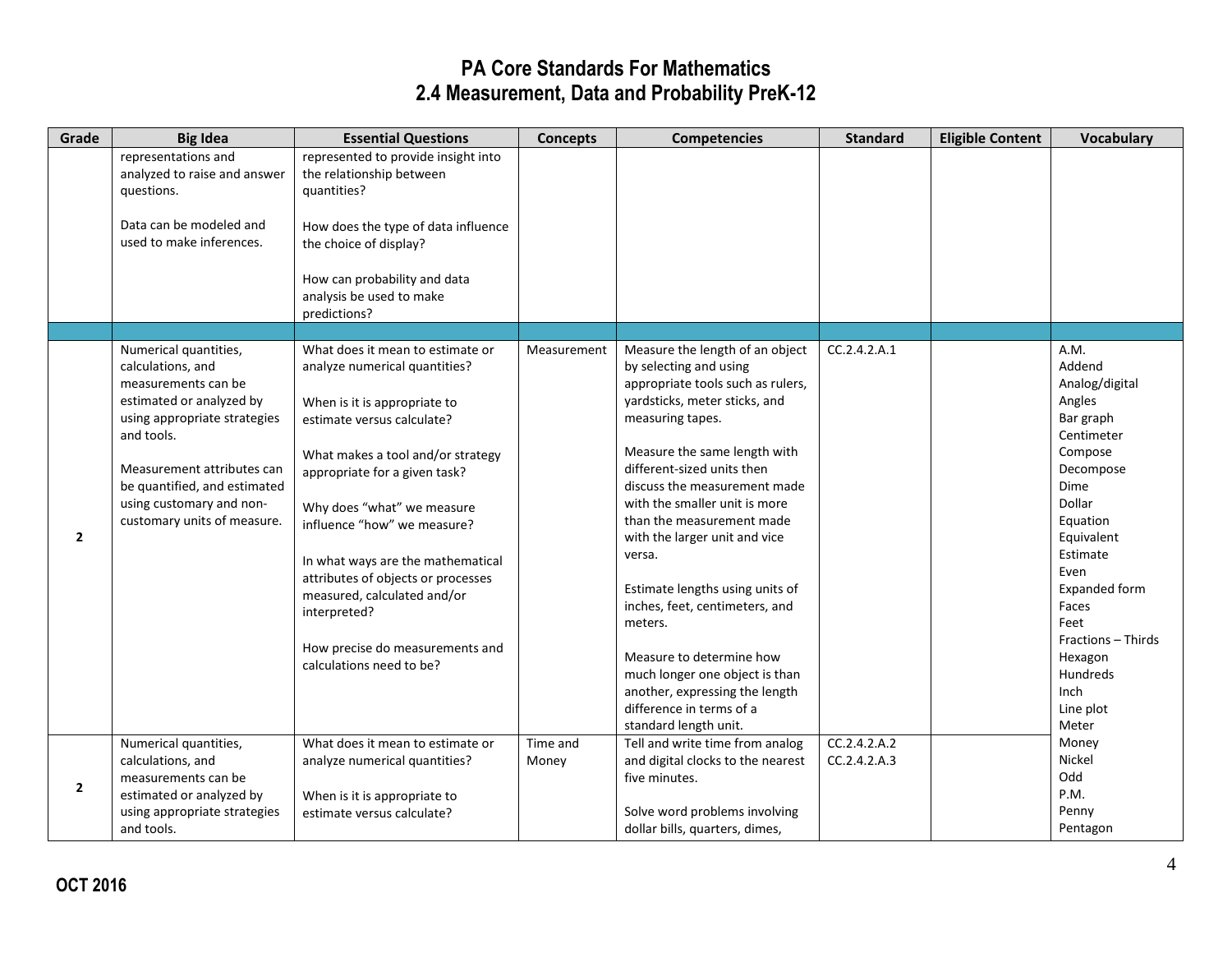| Grade          | <b>Big Idea</b>              | <b>Essential Questions</b>          | <b>Concepts</b> | <b>Competencies</b>                                           | <b>Standard</b>           | <b>Eligible Content</b> | Vocabulary    |
|----------------|------------------------------|-------------------------------------|-----------------|---------------------------------------------------------------|---------------------------|-------------------------|---------------|
|                |                              | What makes a tool and/or strategy   |                 | nickels, and pennies, using \$ and                            |                           |                         | Picture graph |
|                |                              | appropriate for a given task?       |                 | $\;$ symbols appropriately.                                   |                           |                         | Place value   |
|                |                              |                                     |                 |                                                               |                           |                         | Quadrilateral |
|                | Numerical quantities,        | What does it mean to estimate or    | Represent       | Make a line plot to show                                      | $\overline{CC}.2.4.2.A.4$ |                         | Quarter       |
|                | calculations, and            | analyze numerical quantities?       | and Interpret   | measurement data of the                                       |                           |                         | Sum           |
|                | measurements can be          |                                     | Data            | lengths of several objects to the                             |                           |                         |               |
|                | estimated or analyzed by     | What makes a tool and/or strategy   |                 | nearest whole-number unit.                                    |                           |                         |               |
|                | using appropriate strategies | appropriate for a given task?       |                 |                                                               |                           |                         |               |
|                | and tools.                   |                                     |                 | Draw a picture graph and a bar                                |                           |                         |               |
|                |                              | How can data be organized and       |                 | graph (with single-unit scale) to                             |                           |                         |               |
|                | Mathematical relations and   | represented to provide insight into |                 | represent a data set with up to                               |                           |                         |               |
| $\overline{2}$ | functions can be modeled     | the relationship between            |                 | four categories. Solve simple put                             |                           |                         |               |
|                | through multiple             | quantities?                         |                 | together, take-apart, and                                     |                           |                         |               |
|                | representations and          |                                     |                 | compare problems using                                        |                           |                         |               |
|                | analyzed to raise and answer | How does the type of data influence |                 | information presented in the                                  |                           |                         |               |
|                | questions.                   | the choice of display?              |                 | graph.                                                        |                           |                         |               |
|                |                              |                                     |                 |                                                               |                           |                         |               |
|                | Data can be modeled and      | How can probability and data        |                 |                                                               |                           |                         |               |
|                | used to make inferences.     | analysis be used to make            |                 |                                                               |                           |                         |               |
|                |                              | predictions?                        |                 |                                                               |                           |                         |               |
|                | Numerical quantities,        | What does it mean to estimate or    | Addition and    | Use addition and subtraction                                  | CC.2.4.2.A.6              |                         |               |
|                | calculations, and            | analyze numerical quantities?       | Subtraction     | within 100 to solve word                                      |                           |                         |               |
|                | measurements can be          |                                     |                 | problems involving lengths that                               |                           |                         |               |
|                | estimated or analyzed by     | What makes a tool and/or strategy   |                 | are given in the same units by                                |                           |                         |               |
|                | using appropriate strategies | appropriate for a given task?       |                 | using drawings and equations                                  |                           |                         |               |
|                | and tools.                   |                                     |                 | with a symbol for the unknown                                 |                           |                         |               |
|                |                              | In what ways are the mathematical   |                 | number to represent the                                       |                           |                         |               |
|                | Measurement attributes can   | attributes of objects or processes  |                 | problem.                                                      |                           |                         |               |
| $\overline{2}$ | be quantified, and estimated | measured, calculated and/or         |                 |                                                               |                           |                         |               |
|                | using customary and non-     | interpreted?                        |                 | Represent whole numbers as                                    |                           |                         |               |
|                | customary units of measure.  |                                     |                 | lengths from 0 on a number line                               |                           |                         |               |
|                |                              | How precise do measurements and     |                 | diagram with equally spaced                                   |                           |                         |               |
|                |                              | calculations need to be?            |                 | points corresponding to the<br>numbers 0, 1, 2, and represent |                           |                         |               |
|                |                              |                                     |                 | whole-number sums and                                         |                           |                         |               |
|                |                              |                                     |                 | differences within 100 on a                                   |                           |                         |               |
|                |                              |                                     |                 | number line diagram.                                          |                           |                         |               |
|                |                              |                                     |                 |                                                               |                           |                         |               |
|                | Numerical quantities,        | What does it mean to estimate or    | Measurement     | Solve problems.                                               | CC.2.4.3.A.1              | M03.D-M.1.2.1           | Area          |
| 3              | calculations, and            | analyze numerical quantities?       |                 |                                                               | CC.2.4.3.A.5              | M03.D-M.1.2.2           | Denominator   |
|                |                              |                                     |                 |                                                               |                           |                         |               |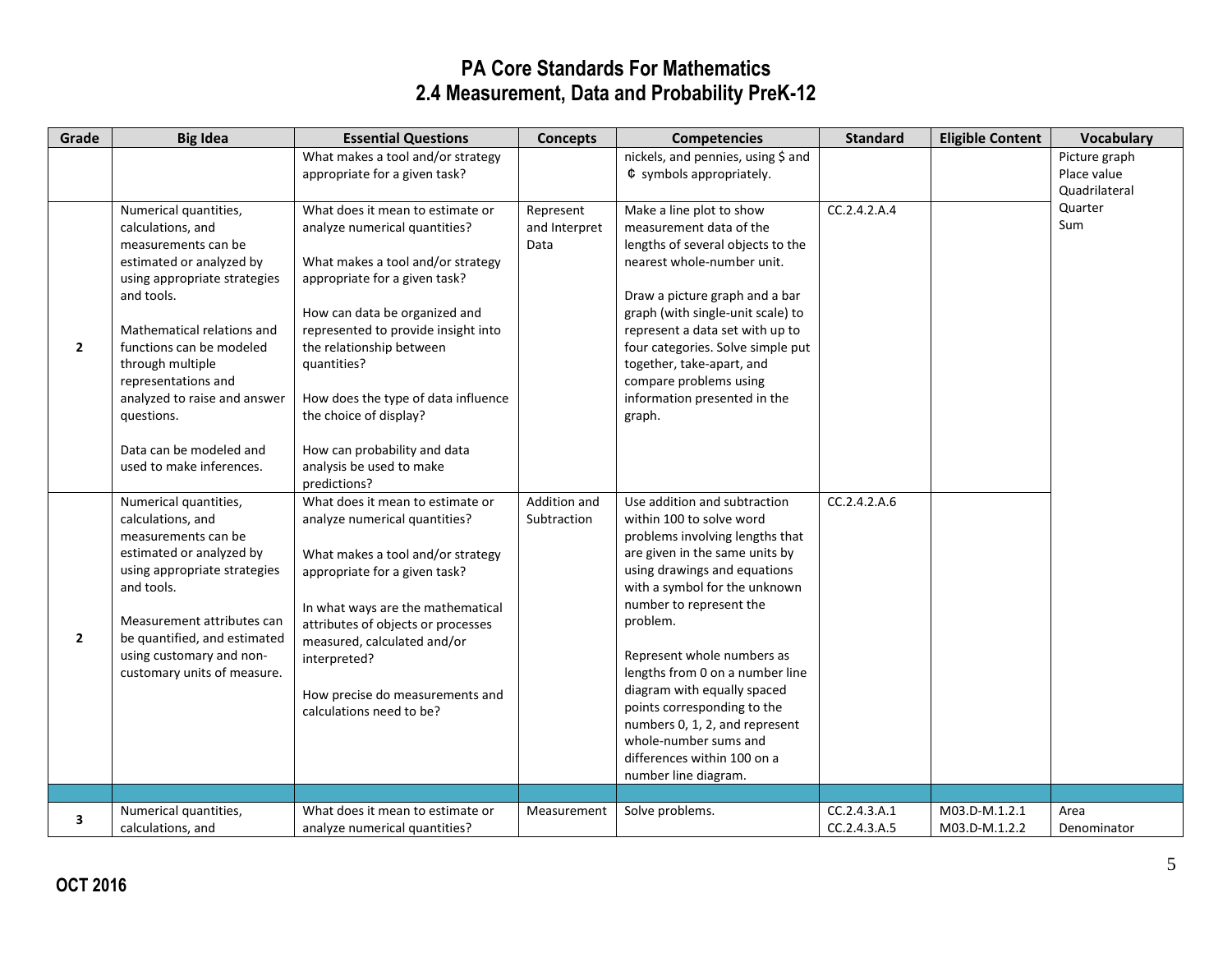| Grade | <b>Big Idea</b>              | <b>Essential Questions</b>         | <b>Concepts</b> | <b>Competencies</b>            | <b>Standard</b> | <b>Eligible Content</b> | Vocabulary                  |
|-------|------------------------------|------------------------------------|-----------------|--------------------------------|-----------------|-------------------------|-----------------------------|
|       | measurements can be          |                                    |                 | Make estimations.              | CC.2.4.3.A.6    | M03.D-M.1.2.3           | Division                    |
|       | estimated or analyzed by     | When is it is appropriate to       |                 |                                |                 | M03.D-M.3.1.1           | <b>Equivalent fractions</b> |
|       | using appropriate strategies | estimate versus calculate?         |                 | Determine the area of a        |                 | M03.D-M.3.1.2           | Estimate                    |
|       | and tools.                   |                                    |                 | rectangle as it relates to     |                 | M03.D-M.4.1.1           | Fraction                    |
|       |                              | What makes a tool and/or strategy  |                 | multiplication and addition.   |                 |                         | Linear                      |
|       | Measurement attributes can   | appropriate for a given task?      |                 |                                |                 |                         | Liquid Volume               |
|       | be quantified, and estimated |                                    |                 | Determine perimeter or side    |                 |                         | Mass                        |
|       | using customary and non-     | Why does "what" we measure         |                 | lengths of various polygons.   |                 |                         | Numerator                   |
|       | customary units of measure.  | influence "how" we measure?        |                 |                                |                 |                         | Pattern                     |
|       |                              |                                    |                 | Distinguish between linear and |                 |                         | Pentagon                    |
|       |                              | In what ways are the mathematical  |                 | area measurements.             |                 |                         | Perimeter                   |
|       |                              | attributes of objects or processes |                 |                                |                 |                         | Pictograph                  |
|       |                              | measured, calculated and/or        |                 |                                |                 |                         | Polygon                     |
|       |                              | interpreted?                       |                 |                                |                 |                         | Quadrilateral               |
|       |                              |                                    |                 |                                |                 |                         | Rhombus                     |
|       |                              | How precise do measurements and    |                 |                                |                 |                         | Round                       |
|       |                              | calculations need to be?           |                 |                                |                 |                         | Square Unit                 |
|       | Numerical quantities,        | What does it mean to estimate or   | Time            | Solve problems.                | CC.2.4.3.A.2    | M03.D-M.1.1.1           | Tally Chart                 |
|       | calculations, and            | analyze numerical quantities?      |                 |                                |                 | M03.D-M.1.1.2           | Temperature                 |
|       | measurements can be          |                                    |                 | Make estimations.              |                 |                         |                             |
|       | estimated or analyzed by     | When is it is appropriate to       |                 |                                |                 |                         |                             |
|       | using appropriate strategies | estimate versus calculate?         |                 | Tell and write time to nearest |                 |                         |                             |
| 3     | and tools.                   |                                    |                 | minute.                        |                 |                         |                             |
|       |                              | How precise do measurements and    |                 |                                |                 |                         |                             |
|       | Measurement attributes can   | calculations need to be?           |                 | Calculate time intervals.      |                 |                         |                             |
|       | be quantified, and estimated |                                    |                 |                                |                 |                         |                             |
|       | using customary and non-     |                                    |                 |                                |                 |                         |                             |
|       | customary units of measure.  |                                    |                 |                                |                 |                         |                             |
|       | Numerical quantities,        | What does it mean to estimate or   | Money (Coins    | Solve problems.                | CC.2.4.3.A.3    | M03.D-M.1.3.1           |                             |
|       | calculations, and            | analyze numerical quantities?      | and Bills)      |                                |                 | M03.D-M.1.3.2           |                             |
|       | measurements can be          |                                    |                 | Make estimations.              |                 | M03.D-M.1.3.3           |                             |
|       | estimated or analyzed by     | When is it is appropriate to       |                 |                                |                 |                         |                             |
|       | using appropriate strategies | estimate versus calculate?         |                 | Make change using combination  |                 |                         |                             |
| 3     | and tools.                   |                                    |                 | of coins and bills.            |                 |                         |                             |
|       |                              | What makes a tool and/or strategy  |                 |                                |                 |                         |                             |
|       | Measurement attributes can   | appropriate for a given task?      |                 |                                |                 |                         |                             |
|       | be quantified, and estimated |                                    |                 |                                |                 |                         |                             |
|       | using customary and non-     | How precise do measurements and    |                 |                                |                 |                         |                             |
|       | customary units of measure.  | calculations need to be?           |                 |                                |                 |                         |                             |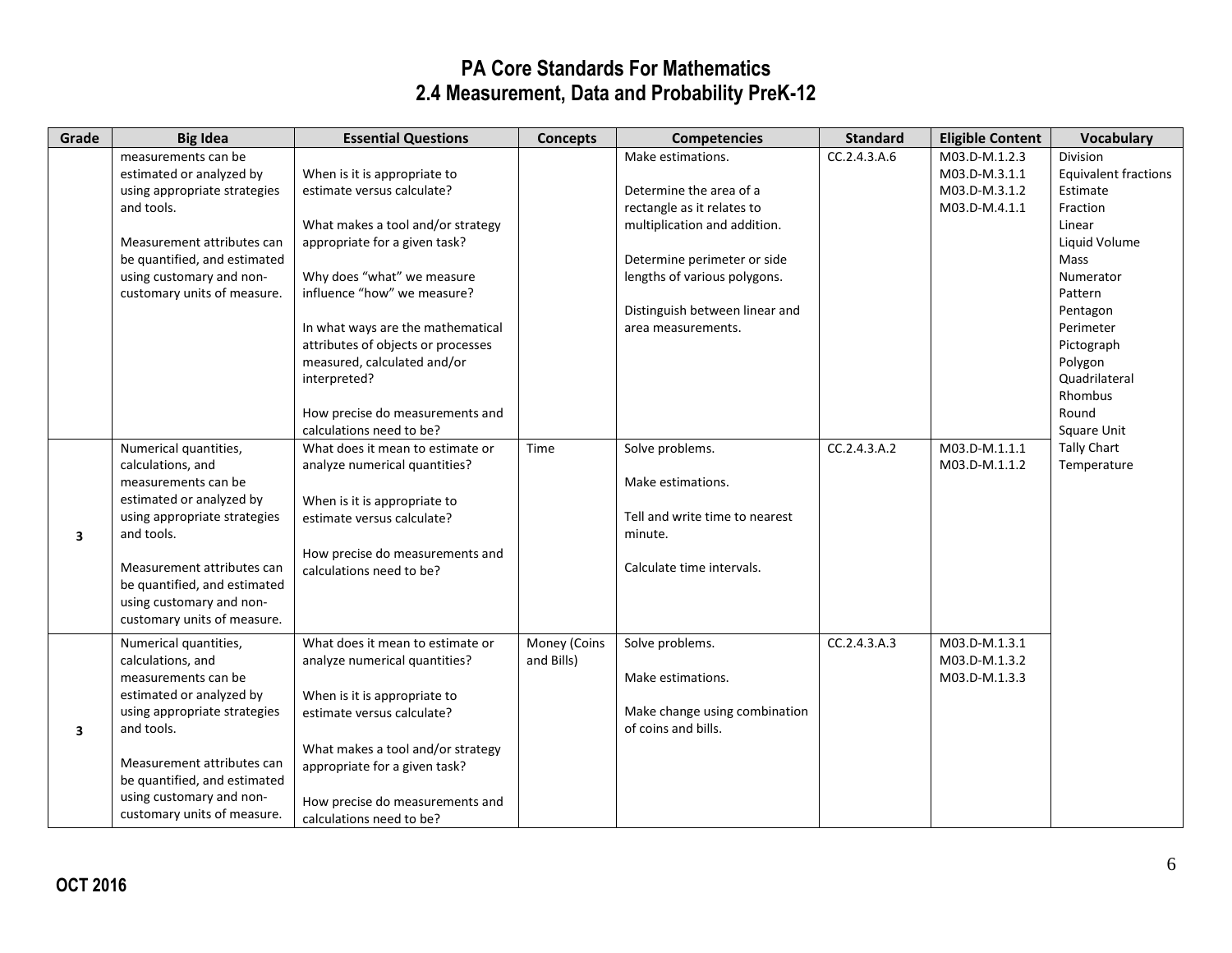| Grade | <b>Big Idea</b>                                                                                                                                                                                                                                                                                                                                       | <b>Essential Questions</b>                                                                                                                                                                                                                                                                                                                                                                                                                                            | <b>Concepts</b> | <b>Competencies</b>                                                                                                                                       | <b>Standard</b>              | <b>Eligible Content</b>                                                                            | <b>Vocabulary</b>                                                                                                                                                                                                                                                                |
|-------|-------------------------------------------------------------------------------------------------------------------------------------------------------------------------------------------------------------------------------------------------------------------------------------------------------------------------------------------------------|-----------------------------------------------------------------------------------------------------------------------------------------------------------------------------------------------------------------------------------------------------------------------------------------------------------------------------------------------------------------------------------------------------------------------------------------------------------------------|-----------------|-----------------------------------------------------------------------------------------------------------------------------------------------------------|------------------------------|----------------------------------------------------------------------------------------------------|----------------------------------------------------------------------------------------------------------------------------------------------------------------------------------------------------------------------------------------------------------------------------------|
| 3     | Numerical quantities,<br>calculations, and<br>measurements can be<br>estimated or analyzed by<br>using appropriate strategies<br>and tools.<br>Mathematical relations and<br>functions can be modeled<br>through multiple<br>representations and<br>analyzed to raise and answer<br>questions.<br>Data can be modeled and<br>used to make inferences. | What does it mean to estimate or<br>analyze numerical quantities?<br>When is it is appropriate to<br>estimate versus calculate?<br>How can data be organized and<br>represented to provide insight into<br>the relationship between<br>quantities?<br>How does the type of data influence<br>the choice of display?<br>How can probability and data<br>analysis be used to make<br>predictions?<br>What makes a tool and/or strategy<br>appropriate for a given task? | Data Displays   | Solve problems.<br>Make estimations.<br>Represent and interpret data<br>using various displays.                                                           | CC.2.4.3.A.4                 | M03.D-M.2.1.1<br>M03.D-M.2.1.2<br>M03.D-M.2.1.3<br>M03.D-M.2.1.4                                   |                                                                                                                                                                                                                                                                                  |
|       |                                                                                                                                                                                                                                                                                                                                                       |                                                                                                                                                                                                                                                                                                                                                                                                                                                                       |                 |                                                                                                                                                           |                              |                                                                                                    |                                                                                                                                                                                                                                                                                  |
| 4     | Numerical quantities,<br>calculations, and<br>measurements can be<br>estimated or analyzed by<br>using appropriate strategies<br>and tools.<br>Measurement attributes can<br>be quantified, and estimated<br>using customary and non-<br>customary units of measure.                                                                                  | What does it mean to estimate or<br>analyze numerical quantities?<br>When is it is appropriate to<br>estimate versus calculate?<br>What makes a tool and/or strategy<br>appropriate for a given task?<br>Why does "what" we measure<br>influence "how" we measure?<br>In what ways are the mathematical<br>attributes of objects or processes<br>measured, calculated and/or<br>interpreted?<br>How precise do measurements and<br>calculations need to be?           | Measurement     | Solve problems involving<br>measurements.<br>Convert larger unit to smaller<br>unit.<br>Measure and draw angles.<br>Apply area and perimeter<br>formulas. | CC.2.4.4.A.1<br>CC.2.4.4.4.6 | M04.D-M.1.1.1<br>M04.D-M.1.1.2<br>M04.D-M.1.1.3<br>M04.D-M.1.1.4<br>M04.D-M.3.1.1<br>M04.D-M.3.1.2 | Acute Angle<br>Angle<br>Decimal<br><b>Decimal Fraction</b><br>Equivalence<br>Factor<br>Line<br>Line of symmetry<br>Line Segment<br><b>Mixed Number</b><br>Multiple<br><b>Obtuse Triangle</b><br>Point<br>Ray<br><b>Right Angle</b><br>Symmetry<br><b>Unit Fraction</b><br>Weight |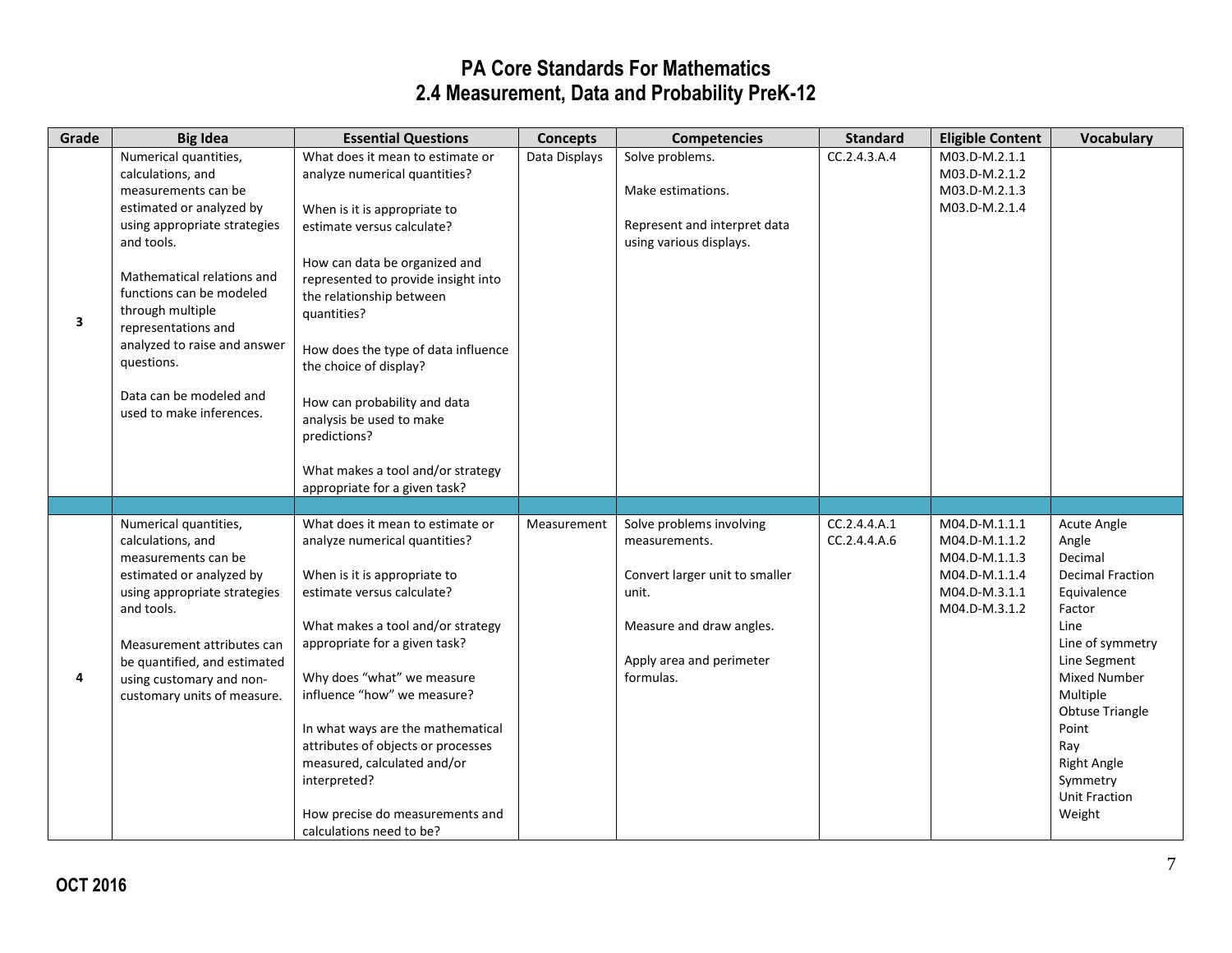| Grade | <b>Big Idea</b>                                                                                                                                                                                                                                                                                                                                       | <b>Essential Questions</b>                                                                                                                                                                                                                                                                                                                                                                                                                                  | <b>Concepts</b> | <b>Competencies</b>                                                                                       | <b>Standard</b>              | <b>Eligible Content</b>                         | <b>Vocabulary</b>                                                                                                                                                                                                                                                                                                                        |
|-------|-------------------------------------------------------------------------------------------------------------------------------------------------------------------------------------------------------------------------------------------------------------------------------------------------------------------------------------------------------|-------------------------------------------------------------------------------------------------------------------------------------------------------------------------------------------------------------------------------------------------------------------------------------------------------------------------------------------------------------------------------------------------------------------------------------------------------------|-----------------|-----------------------------------------------------------------------------------------------------------|------------------------------|-------------------------------------------------|------------------------------------------------------------------------------------------------------------------------------------------------------------------------------------------------------------------------------------------------------------------------------------------------------------------------------------------|
| 4     | Numerical quantities,<br>calculations, and<br>measurements can be<br>estimated or analyzed by<br>using appropriate strategies<br>and tools.<br>Mathematical relations and<br>functions can be modeled<br>through multiple<br>representations and<br>analyzed to raise and answer<br>questions.<br>Data can be modeled and<br>used to make inferences. | What does it mean to estimate or<br>analyze numerical quantities?<br>What makes a tool and/or strategy<br>appropriate for a given task?<br>How can data be organized and<br>represented to provide insight into<br>the relationship between<br>quantities?<br>How does the type of data influence<br>the choice of display?<br>How can probability and data<br>analysis be used to make<br>predictions?                                                     | Data Displays   | Translate one type of data<br>display to another.<br>Represent and interpret data<br>involving fractions. | CC.2.4.4.A.2<br>CC.2.4.4.A.4 | M04.D-M.2.1.3<br>M04.D-M.2.1.1<br>M04.D-M.2.1.2 |                                                                                                                                                                                                                                                                                                                                          |
|       |                                                                                                                                                                                                                                                                                                                                                       |                                                                                                                                                                                                                                                                                                                                                                                                                                                             |                 |                                                                                                           |                              |                                                 |                                                                                                                                                                                                                                                                                                                                          |
| 5     | Numerical quantities,<br>calculations, and<br>measurements can be<br>estimated or analyzed by<br>using appropriate strategies<br>and tools.<br>Measurement attributes can<br>be quantified, and estimated<br>using customary and non-<br>customary units of measure.                                                                                  | What does it mean to estimate or<br>analyze numerical quantities?<br>When is it is appropriate to<br>estimate versus calculate?<br>What makes a tool and/or strategy<br>appropriate for a given task?<br>Why does "what" we measure<br>influence "how" we measure?<br>In what ways are the mathematical<br>attributes of objects or processes<br>measured, calculated and/or<br>interpreted?<br>How precise do measurements and<br>calculations need to be? | Measurement     | Solve problems using simple<br>conversions.                                                               | CC.2.4.5.A.1                 | M05.D-M.1.1.1                                   | <b>Braces</b><br><b>Brackets</b><br><b>Coordinate Plane</b><br><b>Cubic Units</b><br>Decimal Place Value<br>(through<br>thousandths)<br>Measurement<br>Systems<br><b>Measurement Units</b><br>Numerical<br>Expressions<br>Order of Operations<br>Origin<br>Parentheses<br>Scaling (resizing)<br><b>Unit Fraction</b><br>Volume<br>X-axis |
| 5     | Numerical quantities,<br>calculations, and<br>measurements can be<br>estimated or analyzed by                                                                                                                                                                                                                                                         | What does it mean to estimate or<br>analyze numerical quantities?<br>What makes a tool and/or strategy                                                                                                                                                                                                                                                                                                                                                      | Data Displays   | Organize and display data in<br>order to answer questions.<br>Represent and interpret data                | CC.2.4.5.A.2                 | M05.D-M.2.1.2                                   | X-coordinate<br>Y-axis<br>Y-coordinate                                                                                                                                                                                                                                                                                                   |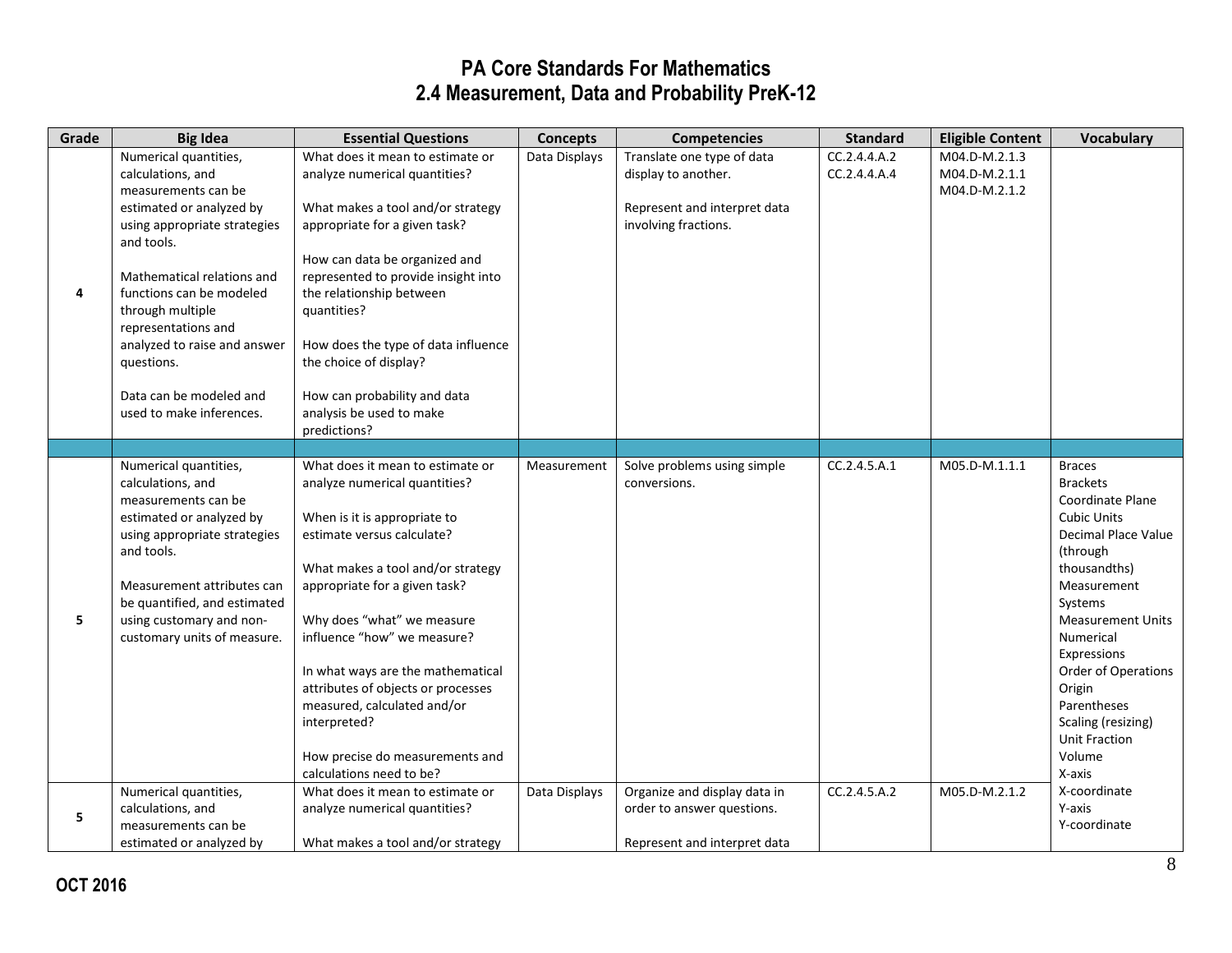| Grade | <b>Big Idea</b>                                                                                                                                                                                                                                                                                                           | <b>Essential Questions</b>                                                                                                                                                                                                                                                                                                                                  | <b>Concepts</b>                           | <b>Competencies</b>                                                                                                                                                                                                             | <b>Standard</b>              | <b>Eligible Content</b>                                          | <b>Vocabulary</b>                                                                                                                                                                                                                       |
|-------|---------------------------------------------------------------------------------------------------------------------------------------------------------------------------------------------------------------------------------------------------------------------------------------------------------------------------|-------------------------------------------------------------------------------------------------------------------------------------------------------------------------------------------------------------------------------------------------------------------------------------------------------------------------------------------------------------|-------------------------------------------|---------------------------------------------------------------------------------------------------------------------------------------------------------------------------------------------------------------------------------|------------------------------|------------------------------------------------------------------|-----------------------------------------------------------------------------------------------------------------------------------------------------------------------------------------------------------------------------------------|
|       | using appropriate strategies<br>and tools.<br>Mathematical relations and<br>functions can be modeled<br>through multiple<br>representations and<br>analyzed to raise and answer<br>questions.<br>Data can be modeled and<br>used to make inferences.                                                                      | appropriate for a given task?<br>How can data be organized and<br>represented to provide insight into<br>the relationship between<br>quantities?<br>How does the type of data influence<br>the choice of display?<br>How can probability and data<br>analysis be used to make<br>predictions?                                                               |                                           | using appropriate scale.<br>Solve problems involving<br>computation with fractions<br>using information obtained from<br>data displays.                                                                                         | CC.2.4.5.A.4                 | M05.D-M.2.1.1                                                    |                                                                                                                                                                                                                                         |
| 5.    | Numerical quantities,<br>calculations, and<br>measurements can be<br>estimated or analyzed by<br>using appropriate strategies<br>and tools.<br>Measurement attributes can<br>be quantified, and estimated<br>using customary and non-<br>customary units of measure.                                                      | What makes a tool and/or strategy<br>appropriate for a given task?<br>In what ways are the mathematical<br>attributes of objects or processes<br>measured, calculated, and/or<br>interpreted?                                                                                                                                                               | Volume<br>Three-<br>Dimensional<br>Solids | Apply concepts of volume to<br>solve problems.<br>Relate volume to multiplication<br>and to addition.                                                                                                                           | CC.2.4.5.A.4<br>CC.2.4.5.A.5 | M05.D-M.2.1.1<br>M05.D-M.3.1.1<br>M05.D-M.3.1.2                  |                                                                                                                                                                                                                                         |
|       |                                                                                                                                                                                                                                                                                                                           |                                                                                                                                                                                                                                                                                                                                                             |                                           |                                                                                                                                                                                                                                 |                              |                                                                  |                                                                                                                                                                                                                                         |
| 6     | Numerical quantities,<br>calculations, and<br>measurements can be<br>estimated or analyzed by<br>using appropriate strategies<br>and tools.<br>Mathematical relations and<br>functions can be modeled<br>through multiple<br>representations and<br>analyzed to raise and answer<br>questions.<br>Data can be modeled and | What does it mean to estimate or<br>analyze numerical quantities?<br>What makes a tool and/or strategy<br>appropriate for a given task?<br>How can data be organized and<br>represented to provide insight into<br>the relationship between<br>quantities?<br>How does the type of data influence<br>the choice of display?<br>How can probability and data | Data and<br>Distributions                 | Display data in dot plots,<br>histograms and box-and-whisker<br>plots.<br>Determine quantitative<br>measures of center and<br>variability.<br>Choose the appropriate<br>measure of center and<br>variability for a set of data. | CC.2.4.6.B.1                 | M06.D-S.1.1.1<br>M06.D-S.1.1.2<br>M06.D-S.1.1.3<br>M06.D-S.1.1.4 | Absolute value<br>Algebraic<br>expressions<br>Box and whisker<br>plots<br>Coefficient<br>Compound polygon<br>Dependent variable<br>Distributive<br>property<br>Dot plots<br>Exponent<br><b>Greatest Common</b><br>Factor<br>Independent |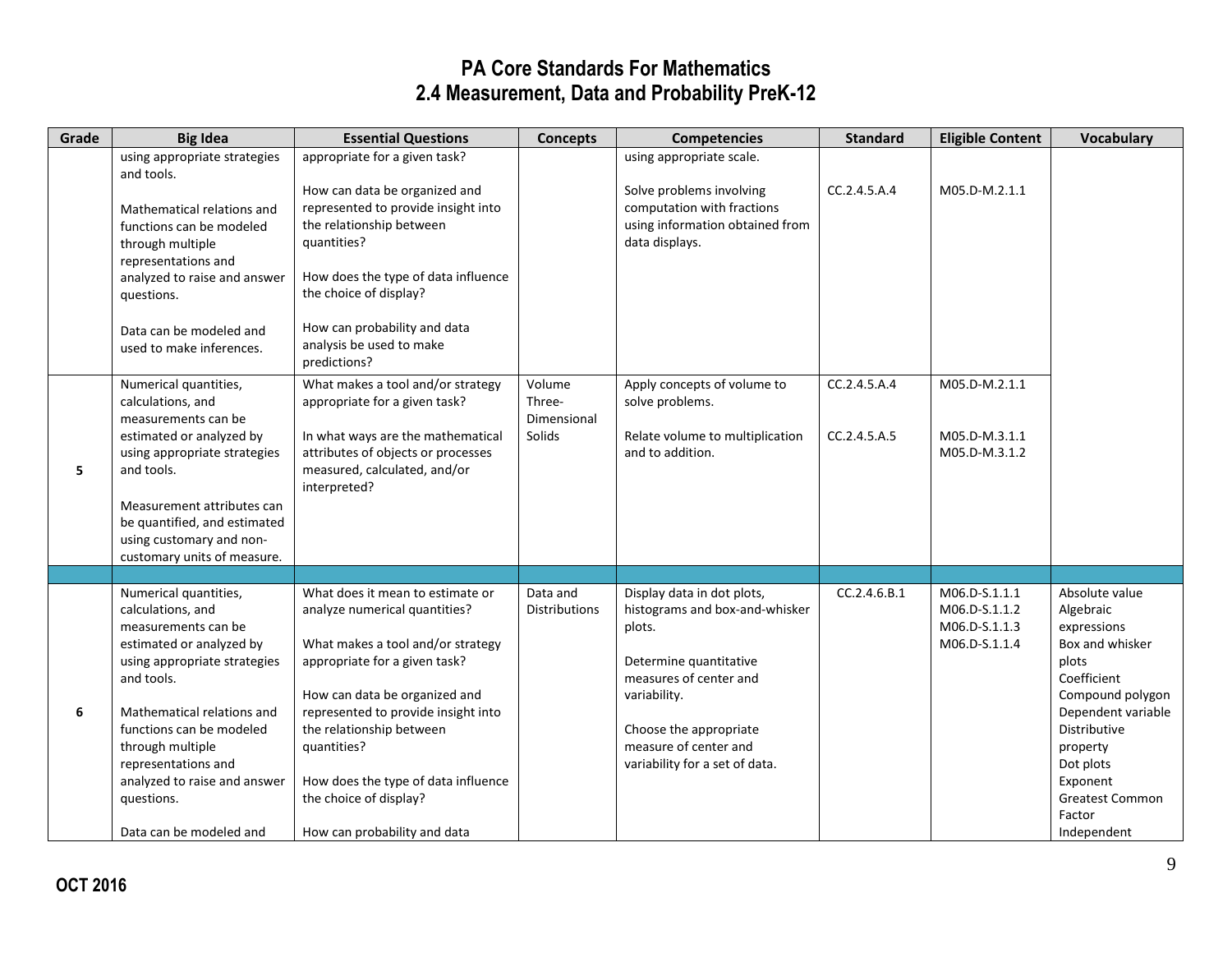| Grade                   | <b>Big Idea</b>                                                                                                                                                                                                                                                                                                                                       | <b>Essential Questions</b>                                                                                                                                                                                                                                                                                                                                                                              | <b>Concepts</b>                                   | <b>Competencies</b>                                                                                                                                                                                                                                                                                 | <b>Standard</b>              | <b>Eligible Content</b>                                          | <b>Vocabulary</b>                                                                                                                                                                                                                                                                     |
|-------------------------|-------------------------------------------------------------------------------------------------------------------------------------------------------------------------------------------------------------------------------------------------------------------------------------------------------------------------------------------------------|---------------------------------------------------------------------------------------------------------------------------------------------------------------------------------------------------------------------------------------------------------------------------------------------------------------------------------------------------------------------------------------------------------|---------------------------------------------------|-----------------------------------------------------------------------------------------------------------------------------------------------------------------------------------------------------------------------------------------------------------------------------------------------------|------------------------------|------------------------------------------------------------------|---------------------------------------------------------------------------------------------------------------------------------------------------------------------------------------------------------------------------------------------------------------------------------------|
|                         | used to make inferences.                                                                                                                                                                                                                                                                                                                              | analysis be used to make<br>predictions?                                                                                                                                                                                                                                                                                                                                                                |                                                   |                                                                                                                                                                                                                                                                                                     |                              |                                                                  | variable<br>Inequality<br>Integer<br>Interquartile range<br>Irregular Polygon<br>Least Common<br>Multiple<br>Mean<br>Mean absolute<br>deviation                                                                                                                                       |
|                         |                                                                                                                                                                                                                                                                                                                                                       |                                                                                                                                                                                                                                                                                                                                                                                                         |                                                   |                                                                                                                                                                                                                                                                                                     |                              |                                                                  |                                                                                                                                                                                                                                                                                       |
| $\overline{7}$          | Numerical quantities,<br>calculations, and<br>measurements can be<br>estimated or analyzed by<br>using appropriate strategies<br>and tools.<br>Mathematical relations and<br>functions can be modeled<br>through multiple<br>representations and<br>analyzed to raise and answer<br>questions.<br>Data can be modeled and<br>used to make inferences. | What does it mean to estimate or<br>analyze numerical quantities?<br>What makes a tool and/or strategy<br>appropriate for a given task?<br>How can data be organized and<br>represented to provide insight into<br>the relationship between<br>quantities?<br>How does the type of data influence<br>the choice of display?<br>How can probability and data<br>analysis be used to make<br>predictions? | Data,<br>Distributions,<br>and Random<br>Sampling | Draw inferences about two<br>populations based on random<br>sampling concepts.<br>Determine and approximate<br>relative frequencies and<br>probabilities of events.<br>Draw informal comparative<br>inferences about two<br>populations using measures of<br>center and measures of<br>variability. | CC.2.4.7.B.1<br>CC.2.4.7.B.2 | M07.D-S.1.1.1<br>M07.D-S.1.1.2<br>M07.D-S.2.1.1                  | Acute triangle<br>Adjacent angles<br>Alternate exterior<br>angles<br>Alternate interior<br>angles<br>Chance event<br>Circumference<br>Complementary<br>angles<br>Compound event<br>Corresponding<br>angles<br>Data distribution<br>decrease<br>Equally likely<br>Equilateral triangle |
| $\overline{\mathbf{z}}$ | Numerical quantities,<br>calculations, and<br>measurements can be<br>estimated or analyzed by<br>using appropriate strategies<br>and tools.<br>Measurement attributes can<br>be quantified, and estimated<br>using customary and non-<br>customary units of measure.                                                                                  | What makes a tool and/or strategy<br>appropriate for a given task?<br>In what ways are the mathematical<br>attributes of objects or processes<br>measured, calculated and/or<br>interpreted?<br>How can data be organized and<br>represented to provide insight into<br>the relationship between                                                                                                        | Probability                                       | Find probabilities of<br>independent compound events.<br>Predict the approximate relative<br>frequency given the probability.<br>Find the probability of a simple<br>event, including the probability<br>of a simple event not occurring.                                                           | CC.2.4.7.B.3                 | M07.D-S.3.1.1<br>M07.D-S.3.2.1<br>M07.D-S.3.2.2<br>M07.D-S.3.2.3 | Independent event<br>Isosceles triangle<br>Likely event<br>Linear expression<br>Obtuse triangle<br>Outcome<br>Percent increase<br>and<br>Population<br>Probability<br>Process of chance<br>Proportion<br>Random sample                                                                |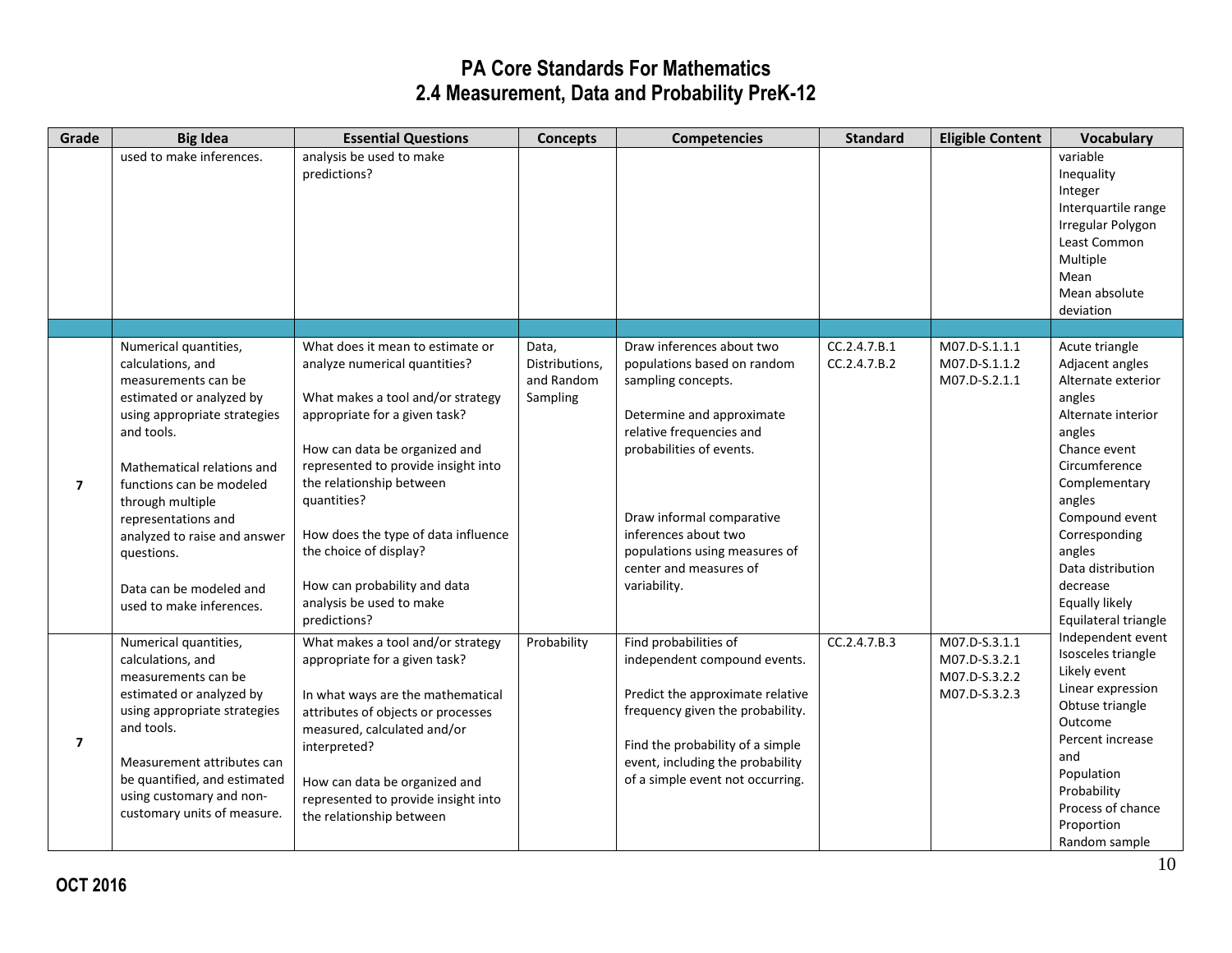| Grade | <b>Big Idea</b>                                                                                                                                                                                                                                                                                                                                       | <b>Essential Questions</b>                                                                                                                                                                                                                                                                                                                                                                              | <b>Concepts</b>           | <b>Competencies</b>                                                                                                                                                                                                                                    | <b>Standard</b>              | <b>Eligible Content</b>                                          | <b>Vocabulary</b>                                                                                                                                                                                                                                                                                                                                                                                                                                                   |
|-------|-------------------------------------------------------------------------------------------------------------------------------------------------------------------------------------------------------------------------------------------------------------------------------------------------------------------------------------------------------|---------------------------------------------------------------------------------------------------------------------------------------------------------------------------------------------------------------------------------------------------------------------------------------------------------------------------------------------------------------------------------------------------------|---------------------------|--------------------------------------------------------------------------------------------------------------------------------------------------------------------------------------------------------------------------------------------------------|------------------------------|------------------------------------------------------------------|---------------------------------------------------------------------------------------------------------------------------------------------------------------------------------------------------------------------------------------------------------------------------------------------------------------------------------------------------------------------------------------------------------------------------------------------------------------------|
|       | Mathematical relations and<br>functions can be modeled<br>through multiple<br>representations and<br>analyzed to raise and answer<br>questions.<br>Data can be modeled and<br>used to make inferences.                                                                                                                                                | quantities?<br>How can probability and data<br>analysis be used to make<br>predictions?                                                                                                                                                                                                                                                                                                                 |                           |                                                                                                                                                                                                                                                        |                              |                                                                  | Relative frequency<br>Repeating decimal<br>Scale drawing<br>Scalene triangle                                                                                                                                                                                                                                                                                                                                                                                        |
|       |                                                                                                                                                                                                                                                                                                                                                       |                                                                                                                                                                                                                                                                                                                                                                                                         |                           |                                                                                                                                                                                                                                                        |                              |                                                                  |                                                                                                                                                                                                                                                                                                                                                                                                                                                                     |
| 8     | Numerical quantities,<br>calculations, and<br>measurements can be<br>estimated or analyzed by<br>using appropriate strategies<br>and tools.<br>Mathematical relations and<br>functions can be modeled<br>through multiple<br>representations and<br>analyzed to raise and answer<br>questions.<br>Data can be modeled and<br>used to make inferences. | What does it mean to estimate or<br>analyze numerical quantities?<br>What makes a tool and/or strategy<br>appropriate for a given task?<br>How can data be organized and<br>represented to provide insight into<br>the relationship between<br>quantities?<br>How does the type of data influence<br>the choice of display?<br>How can probability and data<br>analysis be used to make<br>predictions? | Data and<br>Distributions | Construct, analyze, and<br>interpret bivariate data<br>displayed in scatter plots.<br>Identify and use linear models<br>to describe bivariate<br>measurement data.<br>Use frequencies to analyze<br>patterns of association seen in<br>bivariate data. | CC.2.4.8.B.1<br>CC.2.4.8.B.2 | M08.D-S.1.1.1<br>M08.D-S.1.1.2<br>M08.D-S.1.1.3<br>M08.D-S.1.2.1 | Bivariate data<br>Clustering<br>Coefficient<br>Cone<br>Congruence<br>Congruent figures<br>Cube root<br>Cylinder<br><b>Dilations</b><br>Function<br>Irrational number<br>Line of best fit<br>Linear association<br>Linear equation<br>Negative<br>correlation<br>Non-Linear<br>association<br>Outlier<br>Perfect cube<br>Perfect square<br>Positive correlation<br>Pythagorean<br>theorem<br>Rate of change<br>Rational number<br>Reflection<br>Relation<br>Rotation |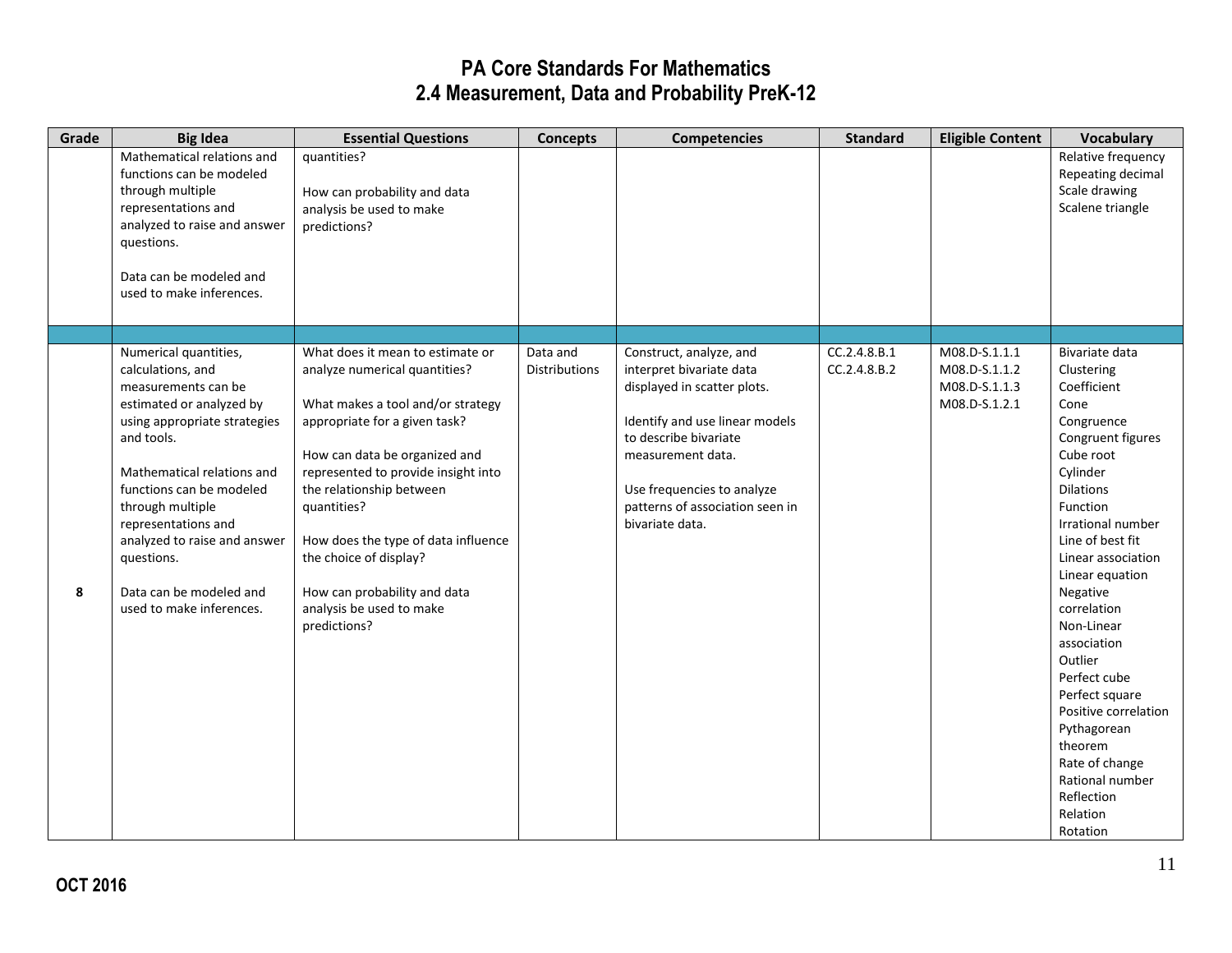| Grade            | <b>Big Idea</b>                                                                                                                                                                                                                                                                                                                                                                                                                                                                                                                                                             | <b>Essential Questions</b>                                                                                                                                                                                                                                                                                                                                                                                                                                                                                                                                                                                                                       | <b>Concepts</b>                            | <b>Competencies</b>                                                                                                                                                                                                                                                                                                                                                                                                                                                                                                                                                                                                              | <b>Standard</b>                                                  | <b>Eligible Content</b>                                                                                                                  | <b>Vocabulary</b>                                                                                                                                                                                                                                                                                                                                                                                                                                                 |
|------------------|-----------------------------------------------------------------------------------------------------------------------------------------------------------------------------------------------------------------------------------------------------------------------------------------------------------------------------------------------------------------------------------------------------------------------------------------------------------------------------------------------------------------------------------------------------------------------------|--------------------------------------------------------------------------------------------------------------------------------------------------------------------------------------------------------------------------------------------------------------------------------------------------------------------------------------------------------------------------------------------------------------------------------------------------------------------------------------------------------------------------------------------------------------------------------------------------------------------------------------------------|--------------------------------------------|----------------------------------------------------------------------------------------------------------------------------------------------------------------------------------------------------------------------------------------------------------------------------------------------------------------------------------------------------------------------------------------------------------------------------------------------------------------------------------------------------------------------------------------------------------------------------------------------------------------------------------|------------------------------------------------------------------|------------------------------------------------------------------------------------------------------------------------------------------|-------------------------------------------------------------------------------------------------------------------------------------------------------------------------------------------------------------------------------------------------------------------------------------------------------------------------------------------------------------------------------------------------------------------------------------------------------------------|
|                  |                                                                                                                                                                                                                                                                                                                                                                                                                                                                                                                                                                             |                                                                                                                                                                                                                                                                                                                                                                                                                                                                                                                                                                                                                                                  |                                            |                                                                                                                                                                                                                                                                                                                                                                                                                                                                                                                                                                                                                                  |                                                                  |                                                                                                                                          | Scatterplot<br>Scientific notation<br>Similarity<br>Simultaneous linear<br>equations<br>Slope<br>Sphere<br>Square root<br>Transformation<br>Translation                                                                                                                                                                                                                                                                                                           |
|                  |                                                                                                                                                                                                                                                                                                                                                                                                                                                                                                                                                                             |                                                                                                                                                                                                                                                                                                                                                                                                                                                                                                                                                                                                                                                  |                                            |                                                                                                                                                                                                                                                                                                                                                                                                                                                                                                                                                                                                                                  |                                                                  |                                                                                                                                          | Two-way table<br>y-intercept                                                                                                                                                                                                                                                                                                                                                                                                                                      |
|                  |                                                                                                                                                                                                                                                                                                                                                                                                                                                                                                                                                                             |                                                                                                                                                                                                                                                                                                                                                                                                                                                                                                                                                                                                                                                  |                                            |                                                                                                                                                                                                                                                                                                                                                                                                                                                                                                                                                                                                                                  |                                                                  |                                                                                                                                          |                                                                                                                                                                                                                                                                                                                                                                                                                                                                   |
| ALG <sub>1</sub> | Numerical quantities,<br>calculations, and<br>measurements can be<br>estimated or analyzed by<br>using appropriate strategies<br>and tools.<br>Measurement attributes can<br>be quantified, and estimated<br>using customary and non-<br>customary units of measure.<br>Patterns exhibit<br>relationships that can be<br>extended, described, and<br>generalized.<br>Mathematical relations and<br>functions can be modeled<br>through multiple<br>representations and<br>analyzed to raise and answer<br>questions.<br>Data can be modeled and<br>used to make inferences. | In what ways are the mathematical<br>attributes of objects or processes<br>measured, calculated and/or<br>interpreted?<br>How precise do measurements and<br>calculations need to be?<br>How can patterns be used to<br>describe relationships in<br>mathematical situations?<br>How can recognizing repetition or<br>regularity assist in solving problems<br>more efficiently?<br>How can data be organized and<br>represented to provide insight into<br>the relationship between<br>quantities?<br>How does the type of data influence<br>the choice of display?<br>How can probability and data<br>analysis be used to make<br>predictions? | Categorical<br>and<br>Quantitative<br>Data | Analyze a set of data for a<br>pattern, and represent the<br>pattern with an algebraic rule<br>and/or a graph.<br>Summarize, represent, and<br>interpret single-variable data<br>and two-variable data.<br>Use measures of dispersion to<br>describe a set of data (range,<br>quartiles, interquartile range).<br>Analyze and/or interpret data<br>displays and/or use them to<br>make predictions (circle graph,<br>line graph, bar graph, box-and-<br>whisker plot, stem-and-leaf plot,<br>scatter plot).<br>Make inferences and justify<br>conclusions based on sample<br>surveys, experiments, and<br>observational studies. | CC.2.4.HS.B.1<br>CC.2.4.HS.B.2<br>CC.2.4.HS.B.3<br>CC.2.4.HS.B.5 | A1.2.3.1.1<br>A1.2.3.2.1<br>A1.2.3.2.2<br>A1.2.3.2.3<br>A1.2.1.1.1<br>A1.2.1.1.2<br>A1.2.1.1.3<br>A1.2.1.2.1<br>A1.2.1.2.2<br>A1.2.2.2.1 | Absolute Value<br>Additive Inverse<br>Additive Property of<br>Equality<br>Algorithm<br>Arithmetic<br>Sequence<br>Associative<br>Property<br>Asymptote<br>Bar Graph<br><b>Binomial</b><br><b>Bivariate Data</b><br><b>Boundary Line</b><br><b>Bounded Region</b><br>Circle Graph<br>Coefficient<br>Commutative<br>Property<br>Composite Number<br>Compound Event<br>Compound<br>Inequality<br>Degree (of<br>polynomial)<br>Dependent Events<br>Domain (of Relation |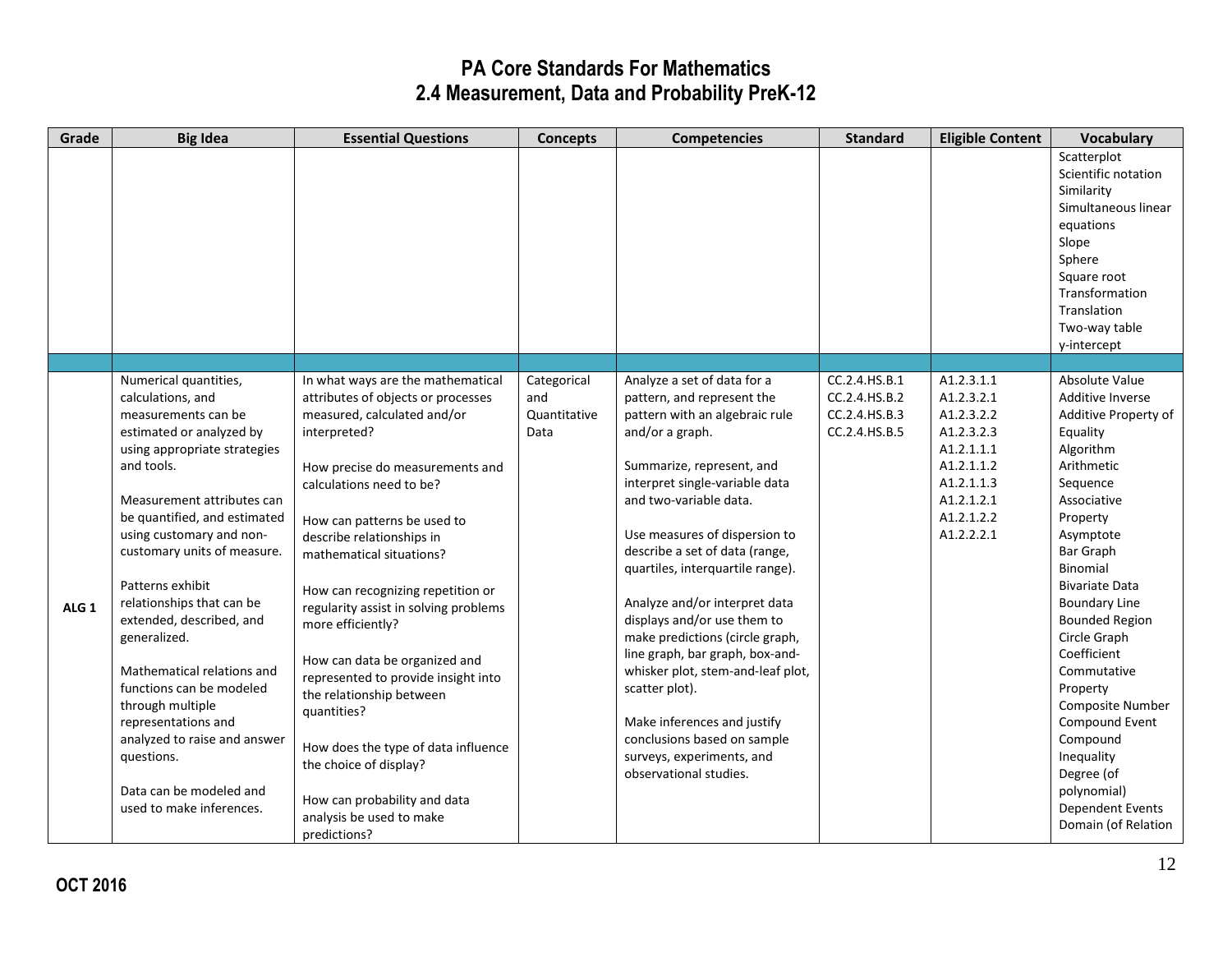| Grade            | <b>Big Idea</b>              | <b>Essential Questions</b>          | <b>Concepts</b> | <b>Competencies</b>               | <b>Standard</b> | <b>Eligible Content</b> | <b>Vocabulary</b>         |
|------------------|------------------------------|-------------------------------------|-----------------|-----------------------------------|-----------------|-------------------------|---------------------------|
|                  | Numerical quantities,        | In what ways are the mathematical   | Probability     | Calculate and/or make             | CC.2.4.HS.B.4   | A1.2.3.3.1              | or Function)              |
|                  | calculations, and            | attributes of objects or processes  |                 | predictions based upon            | CC.2.4.HS.B.7   |                         | Equivalent                |
|                  | measurements can be          | measured, calculated and/or         |                 | measures of central tendency.     |                 |                         | Exponential               |
|                  | estimated or analyzed by     | interpreted?                        |                 |                                   |                 |                         | Equation                  |
|                  | using appropriate strategies |                                     |                 | Apply probability to practical    |                 |                         | Exponential               |
|                  | and tools.                   | How precise do measurements and     |                 | situations, including compound    |                 |                         | Expression                |
|                  |                              | calculations need to be?            |                 | events.                           |                 |                         | Exponential               |
|                  | Measurement attributes can   |                                     |                 |                                   |                 |                         | Function                  |
|                  | be quantified, and estimated | How can data be organized and       |                 | Recognize and evaluate random     |                 |                         | Exponential               |
|                  | using customary and non-     | represented to provide insight into |                 | processes underlying statistical  |                 |                         | Growth/Decay              |
|                  | customary units of measure.  | the relationship between            |                 | experiments                       |                 |                         | Extrapolate               |
|                  |                              | quantities?                         |                 |                                   |                 |                         | Frequency                 |
|                  | Mathematical relations and   |                                     |                 | Apply the rules of probability to |                 |                         | Function                  |
|                  | functions can be modeled     | How does the type of data influence |                 | compute probabilities of          |                 |                         | Geometric                 |
|                  | through multiple             | the choice of display?              |                 | compound events in a uniform      |                 |                         | Sequence                  |
|                  | representations and          |                                     |                 | probability model.                |                 |                         | Half-Plane                |
|                  | analyzed to raise and answer | How can probability and data        |                 |                                   |                 |                         | <b>Independent Events</b> |
|                  | questions.                   | analysis be used to make            |                 |                                   |                 |                         | Independent               |
|                  |                              | predictions?                        |                 |                                   |                 |                         | Variable                  |
|                  | Data can be modeled and      |                                     |                 |                                   |                 |                         | Index                     |
| ALG <sub>1</sub> | used to make inferences.     |                                     |                 |                                   |                 |                         | Interpolate               |
|                  |                              |                                     |                 |                                   |                 |                         | Interquartile Range       |
|                  |                              |                                     |                 |                                   |                 |                         | Inverse (of a             |
|                  |                              |                                     |                 |                                   |                 |                         | Relation)                 |
|                  |                              |                                     |                 |                                   |                 |                         | <b>Inverse Operation</b>  |
|                  |                              |                                     |                 |                                   |                 |                         | Maximum Value (of         |
|                  |                              |                                     |                 |                                   |                 |                         | a Graph)                  |
|                  |                              |                                     |                 |                                   |                 |                         | Measure of Central        |
|                  |                              |                                     |                 |                                   |                 |                         | <b>Tendencies</b>         |
|                  |                              |                                     |                 |                                   |                 |                         | Measure of                |
|                  |                              |                                     |                 |                                   |                 |                         | Dispersion                |
|                  |                              |                                     |                 |                                   |                 |                         | Minimum Value (of         |
|                  |                              |                                     |                 |                                   |                 |                         | a Graph)                  |
|                  |                              |                                     |                 |                                   |                 |                         | Multiplicative            |
|                  |                              |                                     |                 |                                   |                 |                         | Inverse                   |
|                  |                              |                                     |                 |                                   |                 |                         | Multiplicative            |
|                  |                              |                                     |                 |                                   |                 |                         | Property of Equality      |
|                  |                              |                                     |                 |                                   |                 |                         | Multiplicative            |
|                  |                              |                                     |                 |                                   |                 |                         | Property of Zero          |
|                  |                              |                                     |                 |                                   |                 |                         | <b>Mutually Exclusive</b> |
|                  |                              |                                     |                 |                                   |                 |                         | Event                     |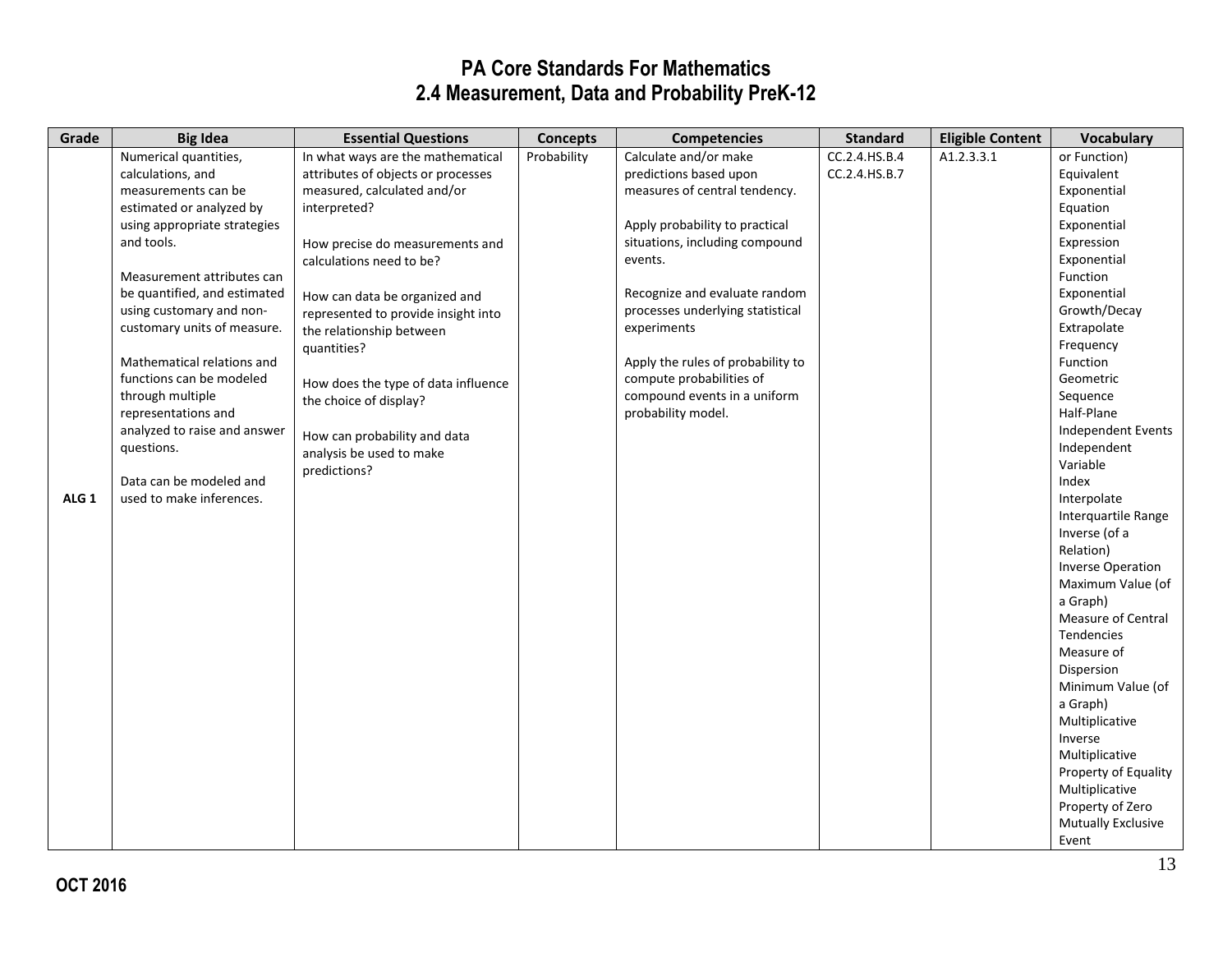| Grade            | <b>Big Idea</b>       | <b>Essential Questions</b>       | <b>Concepts</b> | <b>Competencies</b>         | <b>Standard</b> | <b>Eligible Content</b> | <b>Vocabulary</b>          |
|------------------|-----------------------|----------------------------------|-----------------|-----------------------------|-----------------|-------------------------|----------------------------|
|                  |                       |                                  |                 |                             |                 |                         | Negative Exponent          |
|                  |                       |                                  |                 |                             |                 |                         | Odds                       |
|                  |                       |                                  |                 |                             |                 |                         | Outlier                    |
|                  |                       |                                  |                 |                             |                 |                         | Point-Slope Form           |
|                  |                       |                                  |                 |                             |                 |                         | Polynomial                 |
|                  |                       |                                  |                 |                             |                 |                         | Function                   |
|                  |                       |                                  |                 |                             |                 |                         | Positive Exponents         |
|                  |                       |                                  |                 |                             |                 |                         | Probability of             |
|                  |                       |                                  |                 |                             |                 |                         | <b>Compound Events</b>     |
|                  |                       |                                  |                 |                             |                 |                         | Quadrants                  |
|                  |                       |                                  |                 |                             |                 |                         | <b>Quadratic Functions</b> |
|                  |                       |                                  |                 |                             |                 |                         | Quartile                   |
|                  |                       |                                  |                 |                             |                 |                         | Radical Expression         |
|                  |                       |                                  |                 |                             |                 |                         | Range                      |
|                  |                       |                                  |                 |                             |                 |                         | Rate (of Change)           |
|                  |                       |                                  |                 |                             |                 |                         | Relation                   |
|                  |                       |                                  |                 |                             |                 |                         | <b>Repeating Decimal</b>   |
|                  |                       |                                  |                 |                             |                 |                         | Scatterplot                |
|                  |                       |                                  |                 |                             |                 |                         | Simple Event               |
|                  |                       |                                  |                 |                             |                 |                         | Simplest form (of an       |
|                  |                       |                                  |                 |                             |                 |                         | Expression)                |
|                  |                       |                                  |                 |                             |                 |                         | Slope-Intercept            |
|                  |                       |                                  |                 |                             |                 |                         | Form                       |
|                  |                       |                                  |                 |                             |                 |                         | Standard Form (of a        |
|                  |                       |                                  |                 |                             |                 |                         | Linear Equation)           |
|                  |                       |                                  |                 |                             |                 |                         | Substitution               |
|                  |                       |                                  |                 |                             |                 |                         | Method                     |
|                  |                       |                                  |                 |                             |                 |                         | Systems of Linear          |
|                  |                       |                                  |                 |                             |                 |                         | Equations                  |
|                  |                       |                                  |                 |                             |                 |                         | Systems of Linear          |
|                  |                       |                                  |                 |                             |                 |                         | Inequalities               |
|                  |                       |                                  |                 |                             |                 |                         | Terminating<br>Decimal     |
|                  |                       |                                  |                 |                             |                 |                         | <b>Test Point</b>          |
|                  |                       |                                  |                 |                             |                 |                         | Trinomial                  |
|                  |                       |                                  |                 |                             |                 |                         | Unbounded Region           |
|                  |                       |                                  |                 |                             |                 |                         |                            |
|                  | Numerical quantities, | What makes a tool and/or         | Data            | Analyze a set of data for a | CC.2.3.HS.B.1   | A2.2.1.1.1              | Asymptote                  |
| ALG <sub>2</sub> | calculations, and     | strategy appropriate for a given |                 | pattern, and represent the  | CC.2.4.HS.B.2   | A2.2.1.1.2              | Binomial                   |
|                  | measurements can be   |                                  |                 | pattern with an algebraic   | CC.2.4.HS.B.3   | A2.2.3.1.1              | Combination                |
|                  |                       |                                  |                 |                             |                 |                         |                            |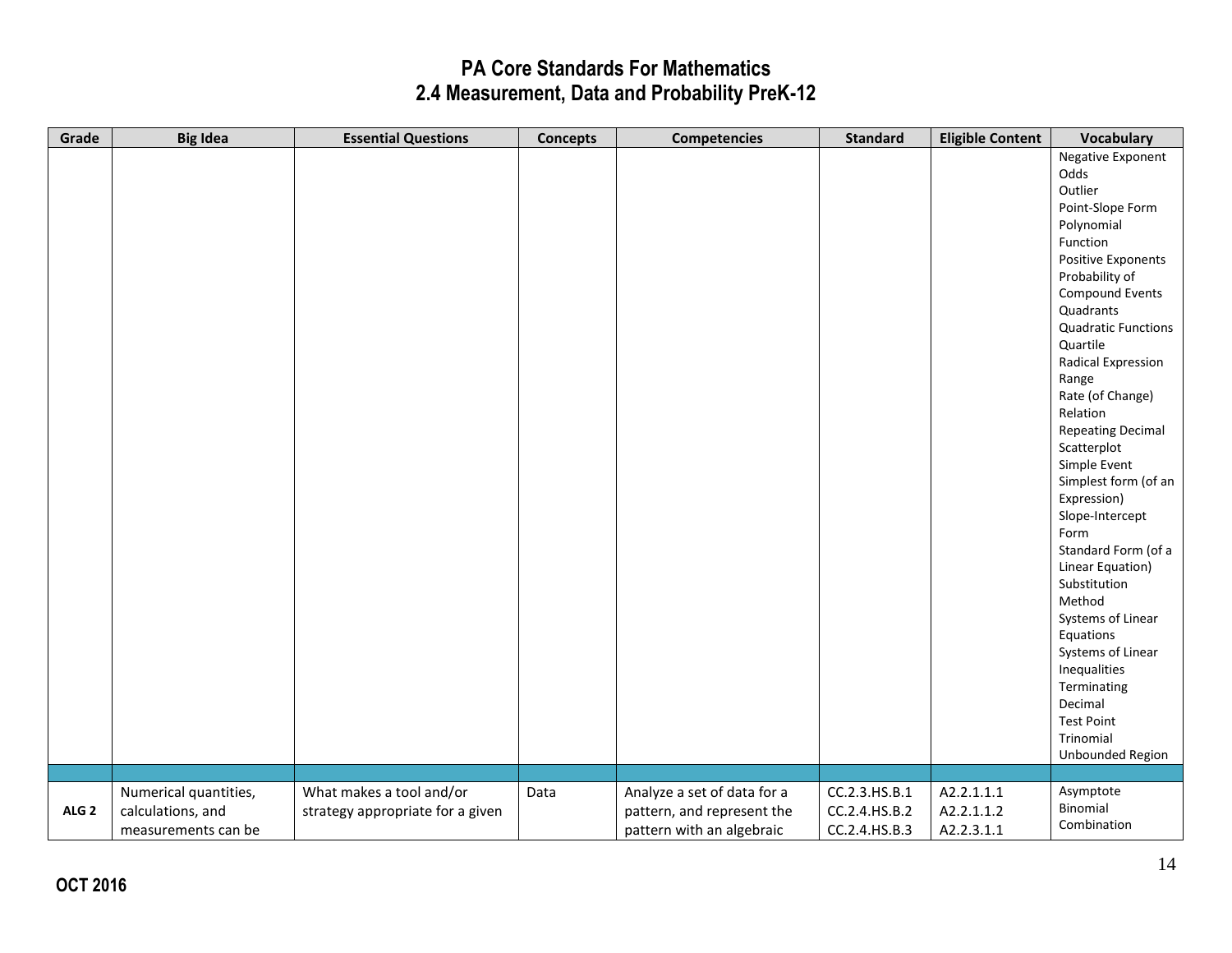| Grade            | <b>Big Idea</b>               | <b>Essential Questions</b>       | <b>Concepts</b> | <b>Competencies</b>            | <b>Standard</b> | <b>Eligible Content</b> | <b>Vocabulary</b>                              |
|------------------|-------------------------------|----------------------------------|-----------------|--------------------------------|-----------------|-------------------------|------------------------------------------------|
|                  | estimated or analyzed by      | task?                            |                 | rule and/or a graph.           | CC.2.4.HS.B.4   | A2.2.3.1.2              | Common Logarithm                               |
|                  | using appropriate             |                                  |                 |                                | CC.2.4.HS.B.5   |                         | Complex Number                                 |
|                  | strategies and tools.         | In what ways are the             |                 | Summarize, represent, and      | CC.2.4.HS.B.6   |                         | System                                         |
|                  |                               | mathematical attributes of       |                 | interpret single-variable data | CC.2.4.HS.B.7   |                         | <b>Compound Events</b>                         |
|                  | <b>Measurement attributes</b> | objects or processes measured,   |                 | (including standard            |                 |                         | Dependent/Indepe                               |
|                  | can be quantified, and        | calculated and/or interpreted?   |                 | deviation) and two-variable    |                 |                         | ndent Events                                   |
|                  | estimated using               |                                  |                 | data.                          |                 |                         | <b>Dilation</b><br>Exponential                 |
|                  | customary and non-            | How precise do measurements      |                 |                                |                 |                         | <b>Exponential Decay</b>                       |
|                  | customary units of            | and calculations need to be?     |                 | Analyze and/or interpret       |                 |                         | Exponential                                    |
|                  | measure.                      |                                  |                 | data on a scatter plot and/or  |                 |                         | Function                                       |
|                  |                               | How can patterns be used to      |                 | use it to make predictions     |                 |                         | <b>Exponential Growth</b>                      |
|                  | Patterns exhibit              | describe relationships in        |                 | (e.g., regression).            |                 |                         | Expression                                     |
|                  | relationships that can be     | mathematical situations?         |                 |                                |                 |                         | Extrema                                        |
|                  | extended, described, and      |                                  |                 | Recognize and evaluate         |                 |                         | Geometric                                      |
|                  | generalized.                  | How can recognizing repetition   |                 | random processes               |                 |                         | Sequence                                       |
|                  |                               | or regularity assist in solving  |                 |                                |                 |                         | <b>Imaginary Number</b>                        |
|                  |                               | problems more efficiently?       |                 | underlying statistical         |                 |                         | Increasing/Decreasi                            |
|                  | <b>Mathematical relations</b> |                                  |                 | experiments.                   |                 |                         | ng Intervals                                   |
|                  | and functions can be          |                                  |                 |                                |                 |                         | Intercept                                      |
|                  | modeled through               | How can data be organized and    |                 | Make inferences and justify    |                 |                         | Inverse of a<br>Function                       |
|                  | multiple representations      | represented to provide insight   |                 | conclusions based on sample    |                 |                         | Logarithm                                      |
|                  | and analyzed to raise and     | into the relationship between    |                 | surveys, experiments, and      |                 |                         | Natural Logarithm                              |
|                  | answer questions.             | quantities?                      |                 | observational studies.         |                 |                         | <b>Negative Exponents</b>                      |
|                  |                               |                                  |                 |                                |                 |                         | <b>Observational Study</b>                     |
|                  | Data can be modeled and       | How does the type of data        |                 | Use the concepts of            |                 |                         | Outcomes                                       |
|                  | used to make inferences.      | influence the choice of display? |                 | independence and               |                 |                         | Perfect Square                                 |
|                  |                               |                                  |                 | conditional probability to     |                 |                         | Trinomial                                      |
|                  |                               | How can probability and data     |                 | interpret data.                |                 |                         | Permutation                                    |
|                  |                               | analysis be used to make         |                 |                                |                 |                         | Polynomial                                     |
|                  |                               | predictions?                     |                 |                                |                 |                         | Polynomial Identity                            |
|                  | Numerical quantities,         | What makes a tool and/or         | Probability     | Apply the rules of probability | CC.2.4.HS.F.3   | A2.2.3.2.1              | Probability                                    |
| ALG <sub>2</sub> | calculations, and             | strategy appropriate for a given |                 | to compute probabilities of    | CC.2.4.HS.F.5   | A2.2.3.2.2              | Quadratic Formula<br><b>Quadratic Function</b> |
|                  | measurements can be           | task?                            |                 | compound events.               |                 | A2.2.3.2.3              | <b>Radical Functions</b>                       |
|                  | estimated or analyzed by      |                                  |                 |                                |                 |                         | <b>Rational Functions</b>                      |
|                  | using appropriate             | In what ways are the             |                 | Calculate probability and/or   |                 |                         | Reflection                                     |
|                  | strategies and tools.         | mathematical attributes of       |                 | odds.                          |                 |                         | <b>Regression Models</b>                       |
|                  |                               | objects or processes measured,   |                 |                                |                 |                         | <b>Root Functions</b>                          |
|                  | Measurement attributes        | calculated and/or interpreted?   |                 | Use combinations,              |                 |                         | Sample Survey                                  |